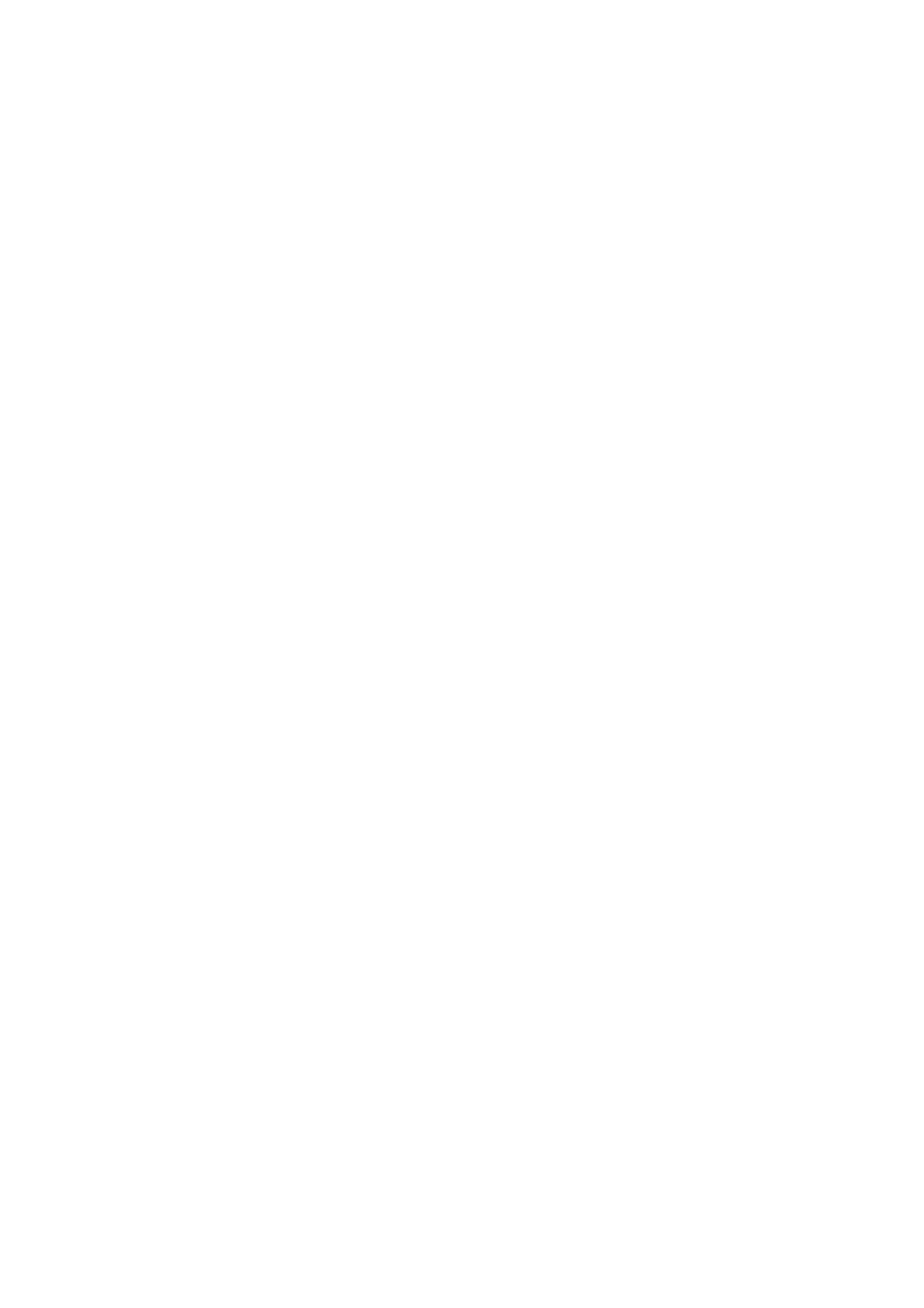## **INTERNATIONAL SEARCH FUNDS – 2016 Selected Observations**

Lenka Kolarova<sup>1</sup> Peter Kelly<sup>2</sup> Antonio Dávila3 Robert Johnson4

### **Abstract**

This note is a biannual study completed by IESE Business School on search funds that were formed outside the United States and Canada. It was undertaken in partnership with Stanford Graduate School of Business. By using a quantitative survey-based research method, the study aims to shed light on the evolving characteristics of all known international search funds, including changes in the characteristics of search fund entrepreneurs. The study is drawn from a pool of 45 first-time search funds, the earliest of which was formed in 1992. The sample set is diverse, with international searchers in 14 countries on four continents.

<sup>1</sup> MBA 2011, IESE Business School.

<sup>&</sup>lt;sup>2</sup> Lecturer in Management, Stanford Graduate School of Business.<br><sup>3</sup> Professor of Entrepreneurship, Accounting and Control, IESE Business School.

<sup>4</sup> Visiting Professor of Entrepreneurship, IESE Business School.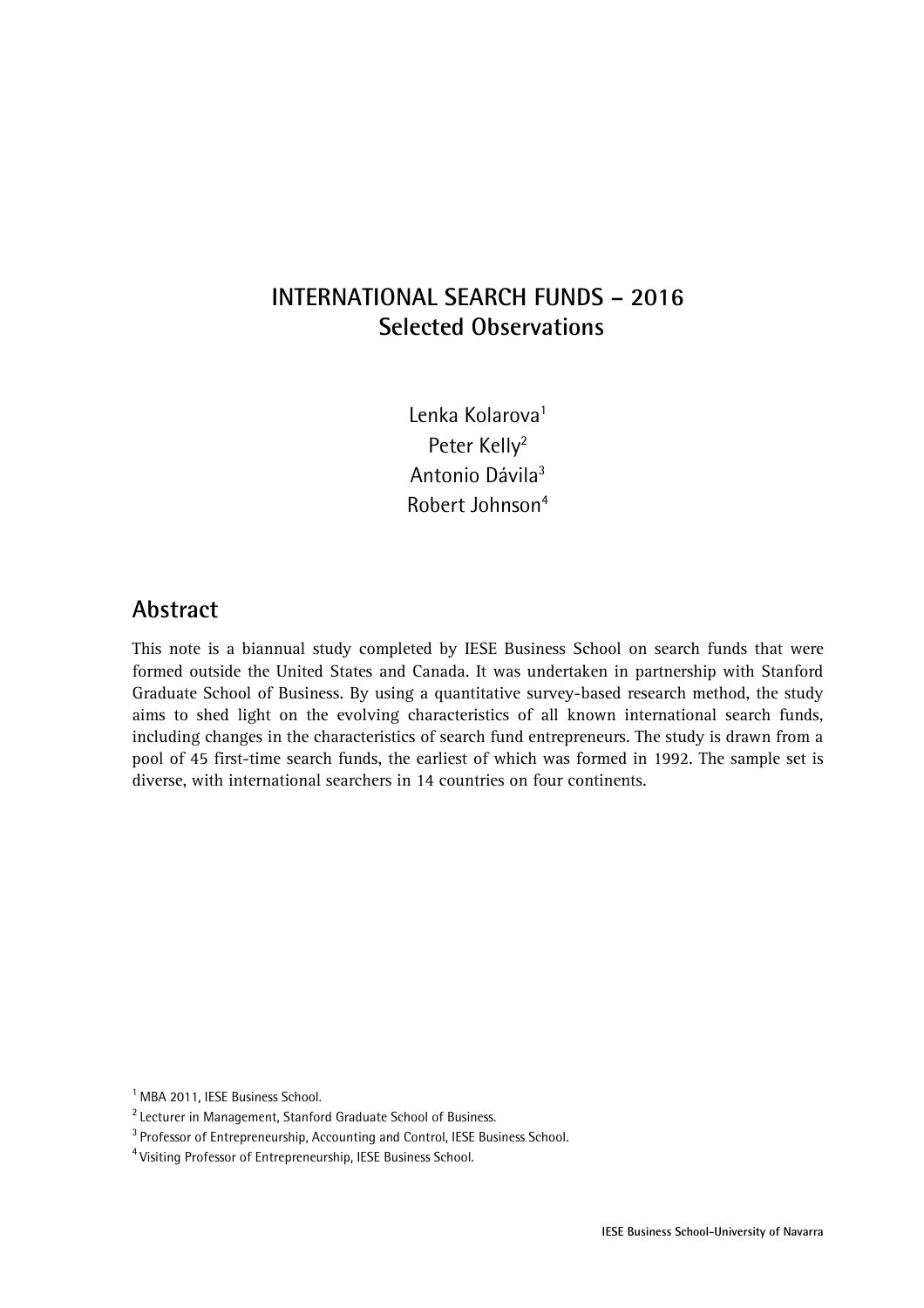## **INTERNATIONAL SEARCH FUNDS – 2016 Selected Observations**

## **Introduction**

In 2011, IESE Business School (IESE) agreed with the Stanford Graduate School of Business (GSB) to identify and track international search funds.<sup>1</sup> This note is the third to be published by IESE, which plans to update it biannually in concert with Stanford's report on search funds.<sup>2</sup>

By using a quantitative survey-based research method this note aims to shed light on the evolving characteristics of all known international search funds,<sup>3</sup> including changes in the characteristics of search fund entrepreneurs.<sup>4</sup> The number of search funds outside the United States and Canada has increased to the point that this report is able for the first time to evaluate investment returns generated by first-time search funds to their original investors.<sup>5</sup>

The principals tracked in this study are from diverse locations, and in order to convey their varied experiences Appendix A presents qualitative observations based on a series of interviews with international, rather than U.S. and Canada-based, entrepreneurs.

In brief, search funds offer entrepreneurs the opportunity to become equity-owning business operators before they have accumulated the capital or experience often required to buy or lead a company. For investors, the asset class is a stage-based investment, first in an entrepreneur and next in the acquisition of an existing business. The life cycle of a search fund can be reduced to four stages: (1) raising a search fund, i.e., a pool of capital with which the searcher(s) find a company to acquire; (2) search and acquisition, during which time the searcher(s) locate and acquire an operating business; (3) operation, the longest stage, during which the searcher(s) lead and grow the business; and (4) exit, at which point the searcher(s) and investors achieve liquidity by various means. For additional background information on the search fund asset class, see the Stanford GSB Center for Entrepreneurial Studies (CES) Search Fund Primer and website.

 $\overline{a}$ 

<sup>&</sup>lt;sup>1</sup> "International" in this use means outside the United States and Canada.

<sup>&</sup>lt;sup>2</sup> For more information on Stanford's research in the United States and Canada, which has tracked more than 258 search funds formed since 1983, see http://www.gsb.stanford.edu/ces/resources/search\_funds.html.

<sup>&</sup>lt;sup>3</sup> "Known search funds" refers to those of which IESE is aware. Despite the broad network of search fund principals, investors, and advisors that share searcher data with IESE, it is possible that search funds have existed or do exist that are not known to IESE.

<sup>&</sup>lt;sup>4</sup> The data in this study is reported as of December 31, 2015.

<sup>&</sup>lt;sup>5</sup> An original investor is defined as one who contributed capital to the initial search fund and the initial acquisition capital.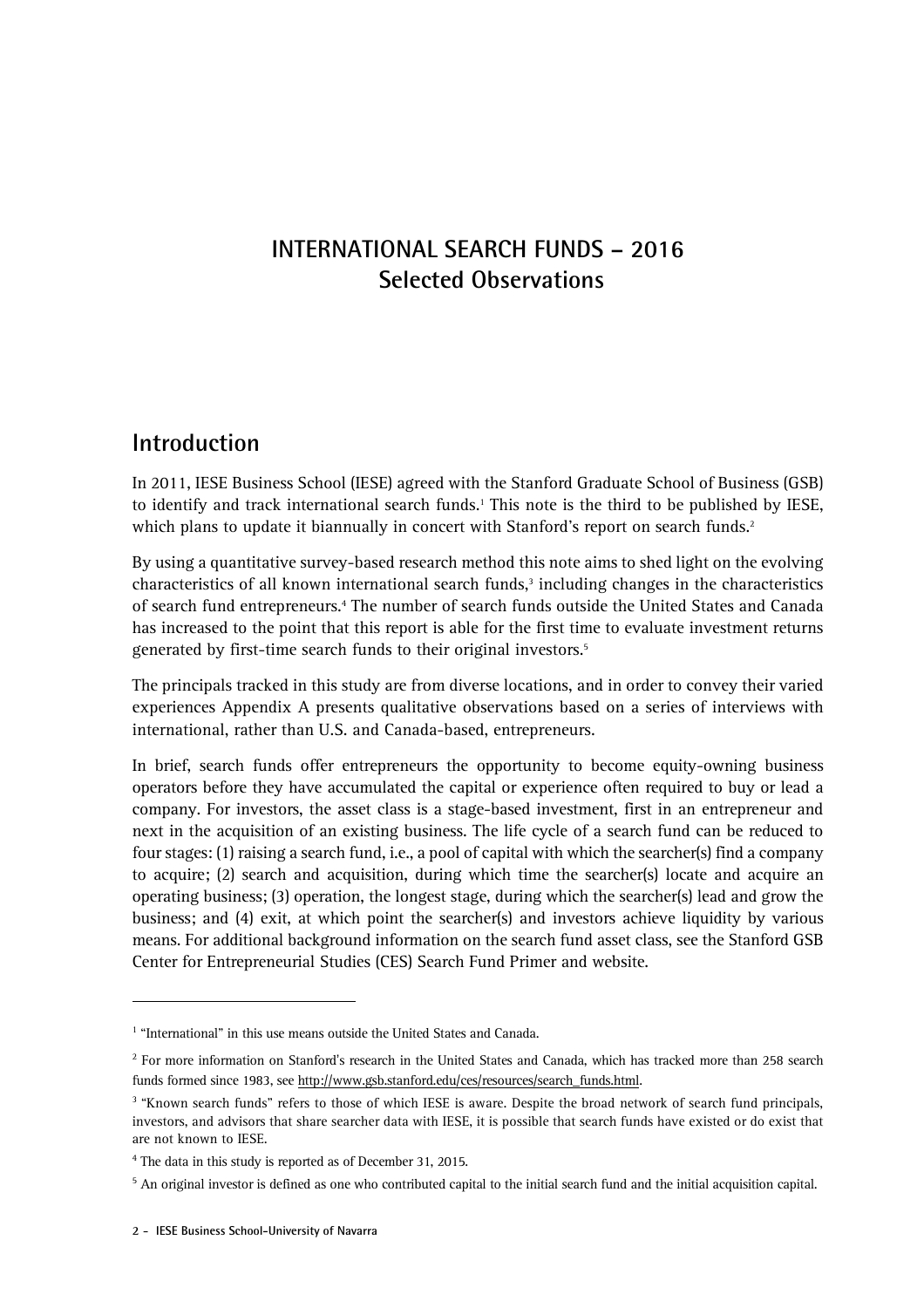# **International Search Fund Asset Class**

This study is drawn from a pool of 45 first-time search funds, the earliest of which was formed in 1992. It only considers first-time search funds, excluding self-funded searches and secondtime search funds since those imply different skill sets, capital and external requirements.

Each principal, or pair of principals, was asked to complete a standardized, electronically distributed survey that included questions about their personal background and professional profile. They were also asked about the fundraising process and the geographic focus, target industries and company characteristics of their search fund. Searchers that completed an acquisition were asked about purchase and operational metrics, and those that had achieved liquidity or operated for more than a year were asked about the returns or valuation (and implied return).

Although every effort was made to contact and collect information from every known search fund outside the United States and Canada, readers are cautioned that some were likely not included and, as this study is repeated, additional searches may be retroactively added to the sample set as they become known, possibly affecting the information presented in this report.<sup>6</sup>

As Figure 1 demonstrates, search fund activity outside the United States and Canada has increased steadily. More search funds have been raised in recent years than in the past, with 2015 reaching peak level of fund activity with 11 new international search funds raised. Similarly, 2015 saw a jump in acquisitions with six new acquisitions. Exits have been sparse in any given year, likely a result of the relatively recent emergence of the search fund model and the historical four to 10-year lag between acquisition and exit. As funds mature, the industry is likely to experience more exits.

#### **Figure 1**

 $\overline{a}$ 



International search fund activity by year

<sup>&</sup>lt;sup>6</sup> This study includes information for unresponsive funds when it was possible to collect information from their investors.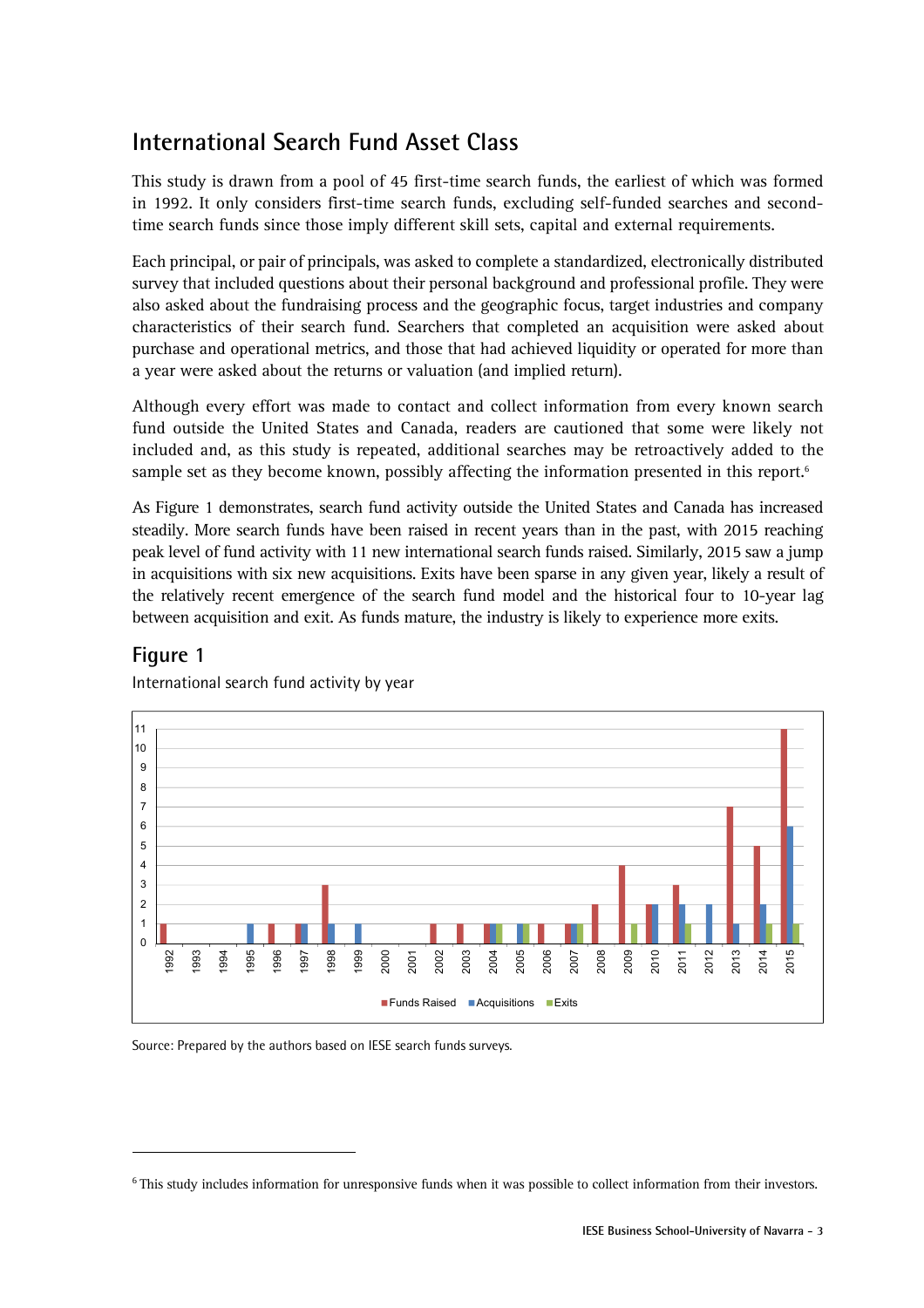Of the 45 funds raised since 1992, as of year-end 2015 13 search funds were either searching for an acquisition or fundraising for a planned acquisition, 13 more had acquired and were operating a company, six had deviated from the search fund model and 13 were classified as "terminal."7,<sup>8</sup> Of those 13 terminal funds, seven had acquired and exited a business for a positive return to investors, two had acquired and exited the company with a loss of capital and four had ended their search without making an acquisition, resulting in the investors' loss of search capital. These findings are summarized in Figure 2. New funds and additional acquisitions have been noted in 2016 but not included in this study for consistency.

### **Figure 2**

International search fund activity by stage



Source: Prepared by the authors based on IESE search funds surveys.

The sample set in this study is diverse, with international searchers in 14 countries on four continents. While the early international search funds were formed in the United Kingdom, beginning in 2003 search funds were formed in Latin America, Europe, Africa and Asia.

Of the 45 international search funds formed as of December 2015, there were 12 search funds located in the United Kingdom, nine in Continental Europe, 11 in Mexico, seven in the rest of Latin America, three in Asia, two in the Middle East and one in Africa.<sup>9</sup> A detailed geographic split is shown in Figure 3.

-

<sup>&</sup>lt;sup>7</sup> Of the six funds that deviated from the search fund model, principals most commonly reported pursuing a startup after closing the fund, either by utilizing the remaining search capital for startup costs or by raising startup capital from a fresh set of investors.

<sup>&</sup>lt;sup>8</sup> "Terminal" search funds are those that had quit the search, sold a company or shut down a company.

<sup>&</sup>lt;sup>9</sup> In the first half of 2016, additional search funds were formed in Brazil, Colombia, Mexico and Spain.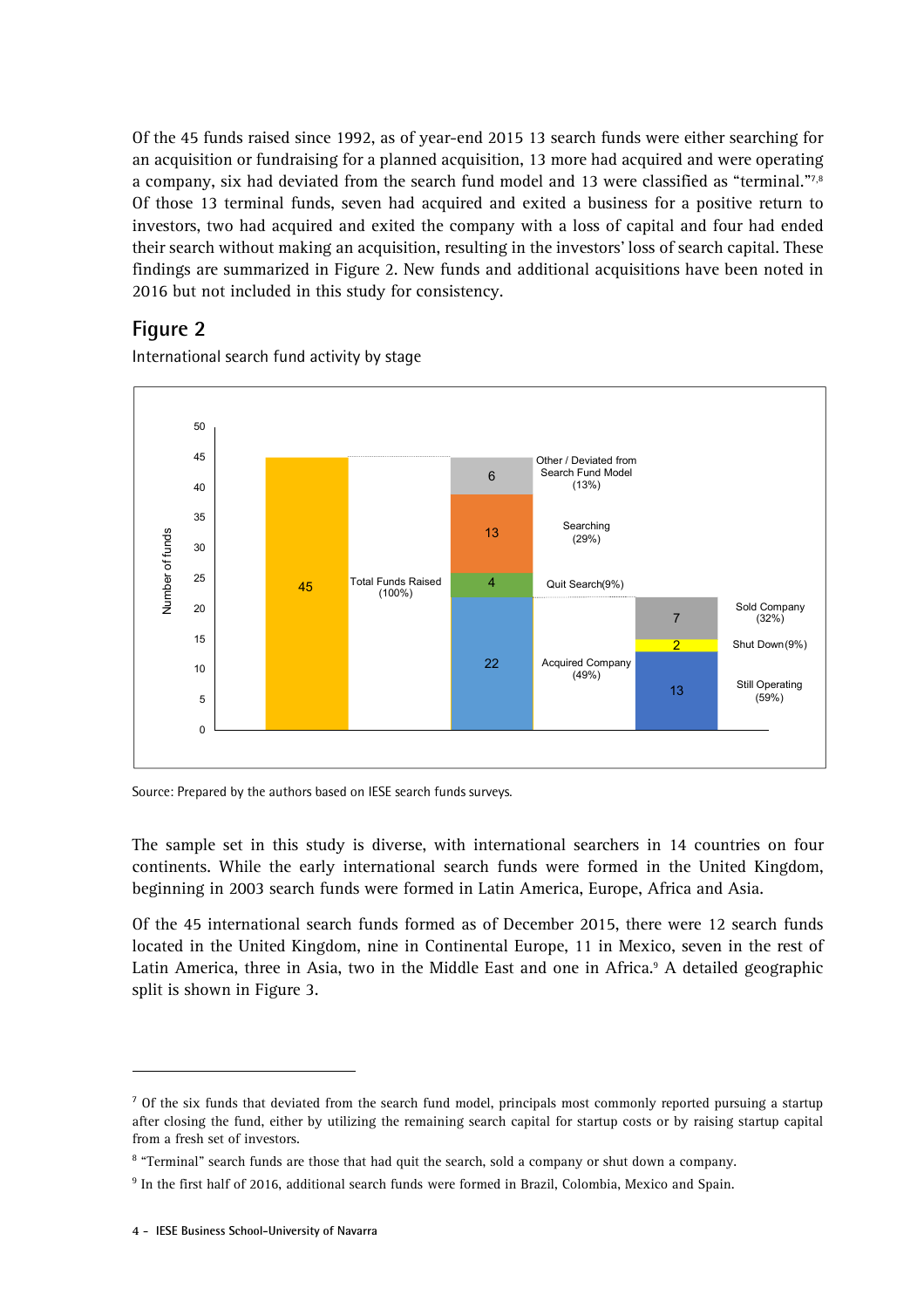# **Figure 3**

International search fund activity by country



Source: Prepared by the authors based on IESE search funds surveys.

# **Principals' Backgrounds**

The profile of international search fund principals is diverse in several ways, with the youngest age at the beginning of the search being 26 and the oldest being 43. As is consistent with the original search fund model, the majority of principals (89%) graduated from an MBA program, with 75% raising their search fund within two years of graduation. Not surprisingly, given that the model originated in the United States, 80% of those who completed an MBA graduated from a U.S. business school – although the proportion from non-U.S. business schools is higher in recent years. (See **Exhibit 1** for additional reporting on principals' background.)

Part of the appeal of the search fund model is that searchers come from an array of preprofessional backgrounds and, as summarized in the Appendix, many of the investors interviewed did not have a preference for any particular professional background, confirming that search funds are an effective way for young people with a variety of backgrounds to run a company. Individuals with a private equity background represent almost one-third (31%) of search fund principals who formed funds in 2014 and 2015. Management consulting and investment banking represented the next most common professional backgrounds for searchers. (See **Exhibit 2** for additional reporting on principals' professional background.)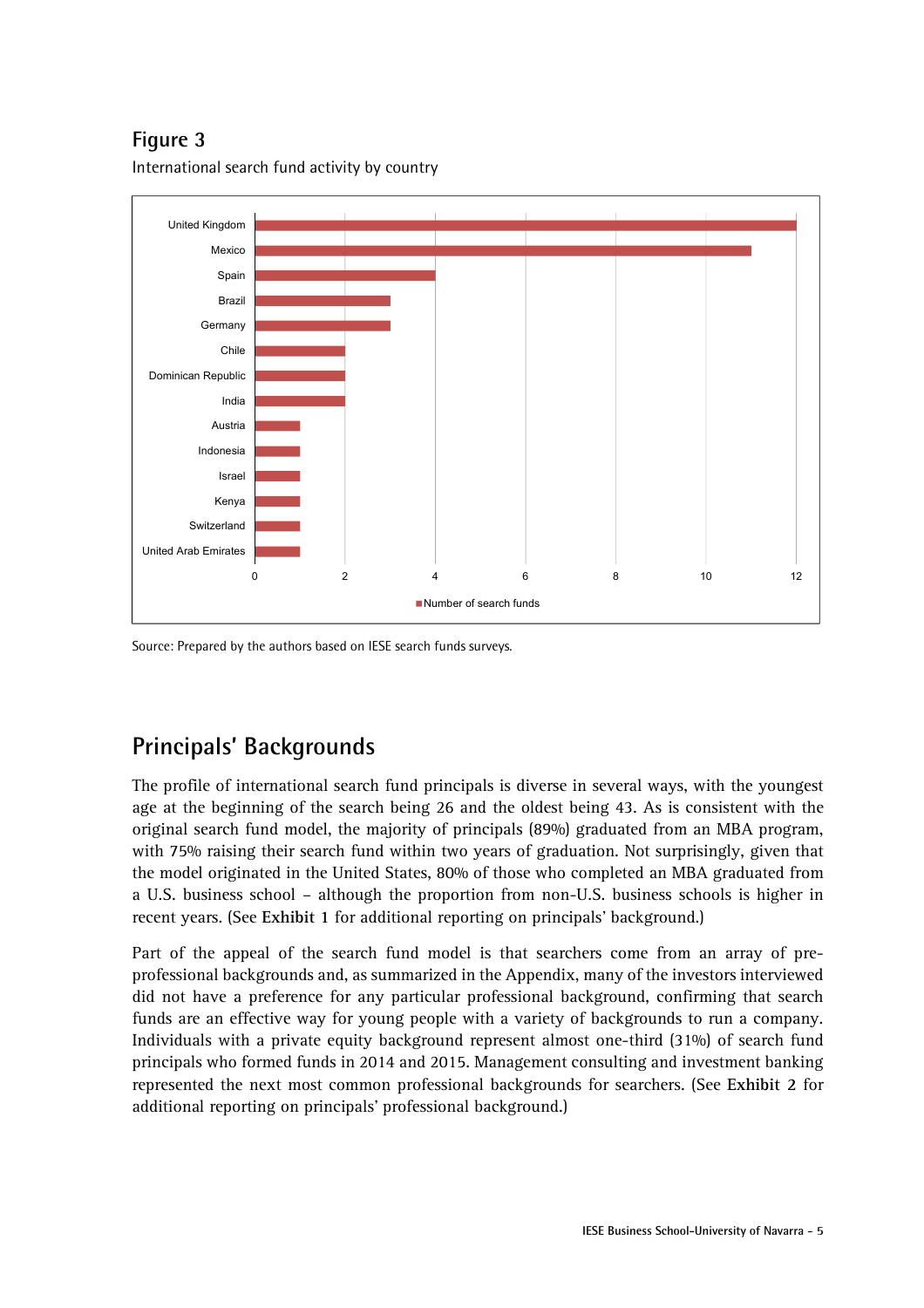# **Fundraising and Search**

Partnerships formed 40% of all international search funds. Most of the searchers interviewed stated they had decided to search with a partner for a variety of reasons – e.g., wanting someone with a complementary professional background, being able to more efficiently search with two principals instead of one, or simply having someone else to accompany him or her on what is often described as a "lonely" journey.

Fundraising metrics varied widely across the sample of all international search funds; the median amount raised equaled \$391,195, the minimum amount was \$15,000 and the maximum was \$800,000.<sup>10</sup> This divergence can be explained in part by the practice of dual-searcher funds raising more search capital to cover dual salaries and can be further explained by differences in local searching costs. The median capital raised per principal (rather than per fund) has risen steadily over the last several years, from \$262,500 in 2008-2009 to \$383,395 in this year's study. The median number of search fund investors per fund stayed consistent at 15, and the median number of months to raise a fund decreased to between four and five.

The international searchers generally described themselves as "opportunistic" in their search process but did exhibit some industry preferences. Service businesses were generally a popular industry theme, with 67% of all international searchers stating that business services were a priority industry. After service, Internet/information technology (IT), health care, and education represented the most targeted industries in recent years. Given the proliferation and diversification of technology companies over the last decade, the most recent study breaks down the technology category further to provide a detailed view of how searchers are evaluating this sector. (See **Exhibit 3** for additional comparison of search fund metrics.)

## **Acquiring a Company**

Search funds, both international and those in the United States and Canada, often include recurring revenue, high EBITDA margins and stable cash flow history in their investment criteria. In a sample of offering memoranda reviewed by the research team, nearly all mentioned these acquisition characteristics.

As shown in Figure 4 (below), the mean number of companies reviewed before a successful acquisition totaled 216 in 2014-2015. This is lower than the average number of companies considered by U.S. and Canadian search funds.

 $\overline{a}$ 

<sup>&</sup>lt;sup>10</sup> All financial information presented in this study has been converted to U.S. dollars using the historic conversion rate as quoted by XE. USD was chosen for two reasons: (1) the euro was not in circulation for search funds raised prior to 2002 and (2) many search funds, although located outside the United States, are also reported in USD since many of their investors are in the United States.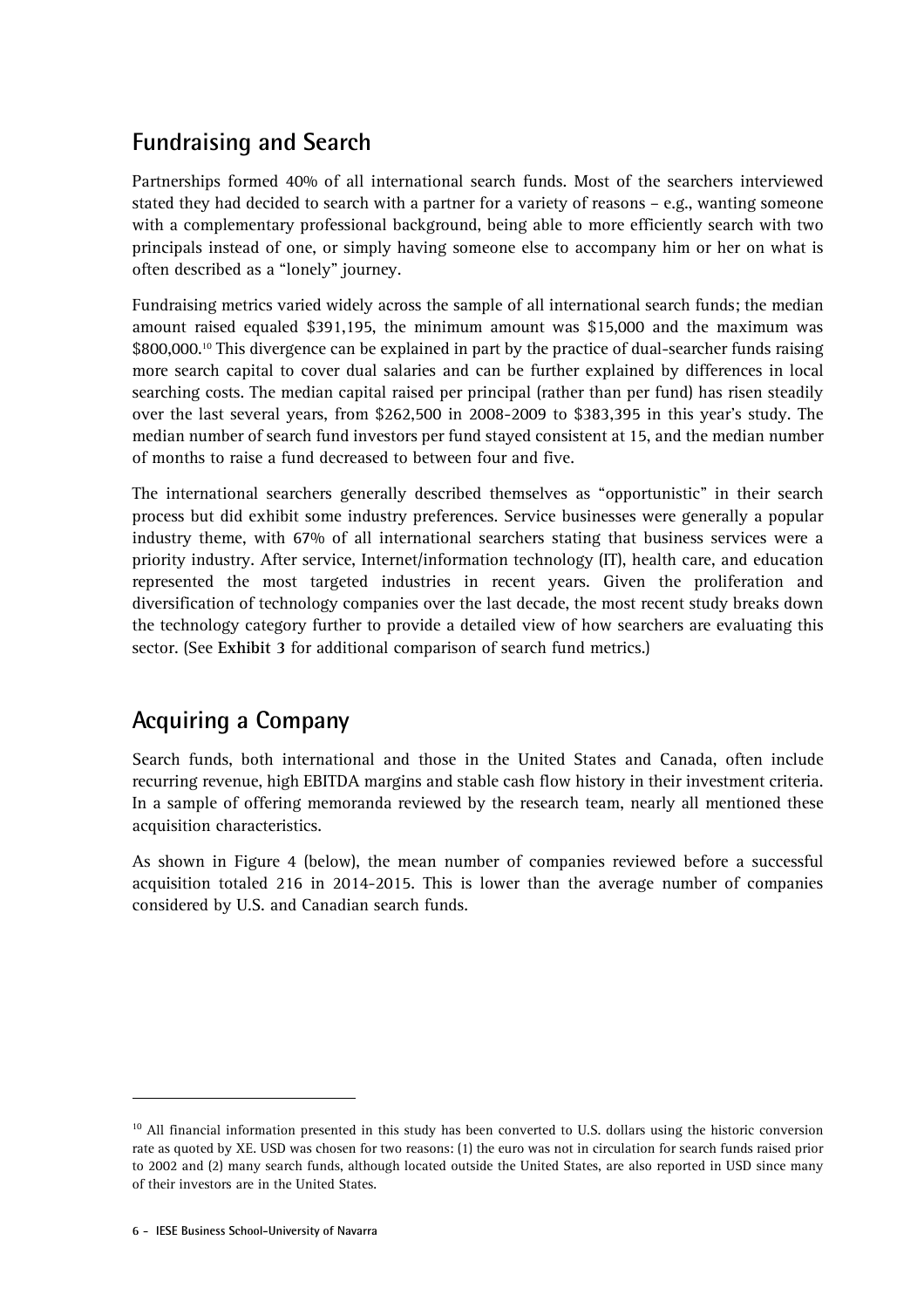## **Figure 4**

j



Acquisition funnel of successful acquisitions: pre-2010, 2011, 2013 and 2015

"Self-sourcing" remains the predominant source of deal flow, which typically involves contacting businesses directly to learn whether they may be acquisition candidates. Brokers and investment banks also serve as a reliable source of deal flow for international searchers.

There have been 22 acquisitions made outside the United States and Canada through the search fund model to date (of the 45 search funds tracked by IESE versus 258 known U.S. and Canadian search funds tracked by Stanford GSB). Of these 22 acquisitions, seven were successfully sold, 13 are currently operating and two were exited with loss of equity. Of those that successfully completed an acquisition, 15% were purchased for less than \$4 million, 45% for \$4 million to \$8 million, 10% for \$8 million to \$12 million and 30% for \$12 million or more. The median search fund acquisition has the following characteristics at purchase: \$8.0 million in revenues, EBITDA margin of 19%, a purchase price to EBITDA multiple of 5.2x, trailing annual EBITDA growth rate of 5% and 71 employees. (See **Exhibit 4** and **Exhibit 5** for more search fund acquisition statistics.)

In this most recent study, searchers who had acquired a company were asked to provide information about the composition of their Board of Directors. The 18 searchers who responded provided professional background, years of experience, and a subjective score of their Board members' early contributions, for 68 total Board members.<sup>11</sup> Thirty-four percent of Board members were search fund investors, followed by operators in related industries and other types of investors, both at 21%. Board members had a median of 25 years of professional experience, and almost two-thirds had previous experience of serving on Boards. Overall, searchers reported high effectiveness for their Board members, with a median score of 8. (See **Exhibit 6** for searchers' perceptions of Board members' performance.)

Source: Prepared by the authors based on IESE search funds surveys.

<sup>&</sup>lt;sup>11</sup> Searchers were asked to rate their Board members' performance in terms of "effectiveness" on a scale of 1 to 10, with 10 being the highest.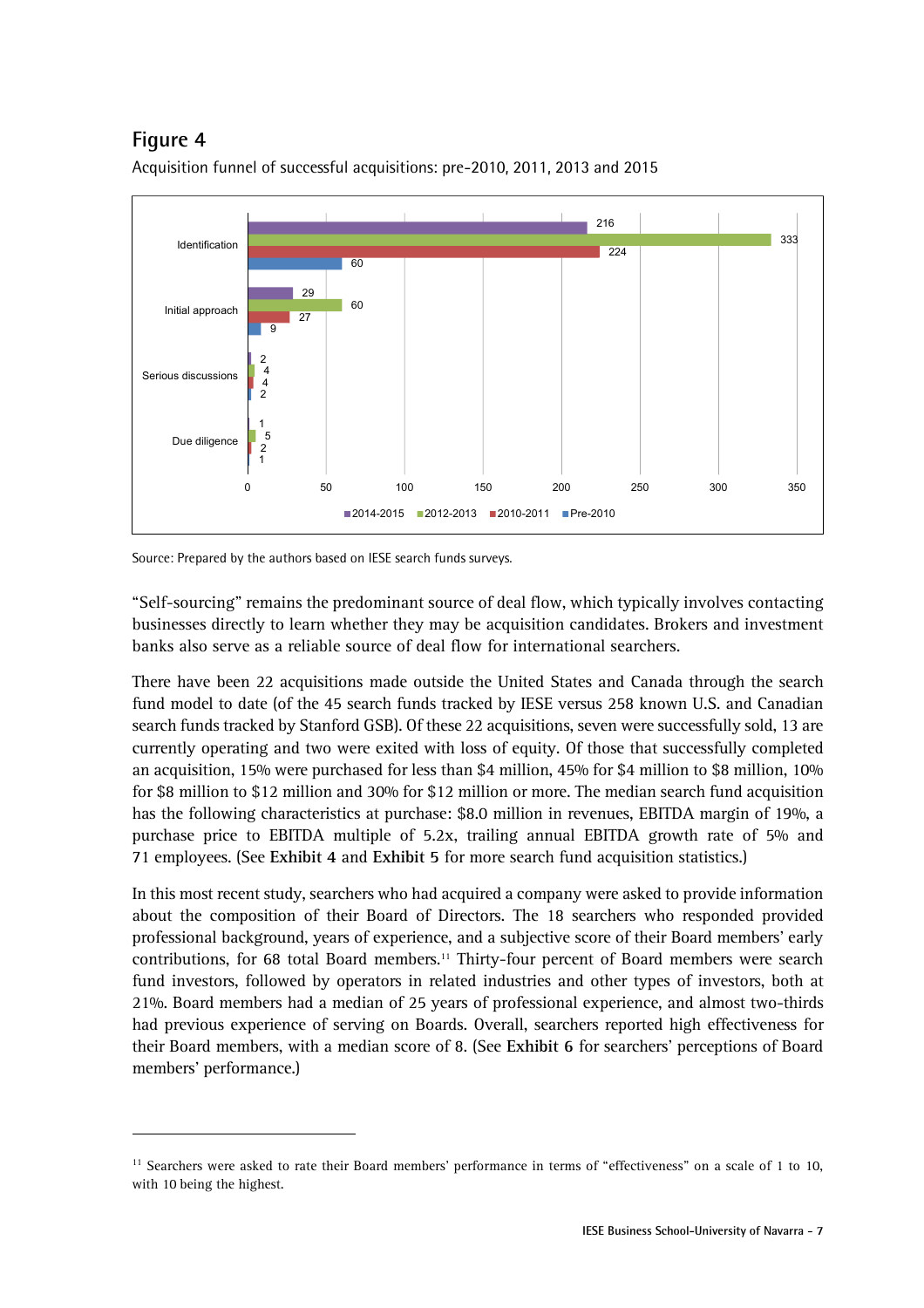Additionally, and perhaps due to the earlier stage of some industries in some geographic regions, searchers have failed to find suitable acquisitions in targeted industries and instead, with investor support and after a sufficient period of investigation and searching, embarked on a startup. Even though most search investors discourage search entrepreneurs from planning a startup at the beginning, and indeed the search fund path is seen as less risky than a startup, investors' participation in these deals has followed the typical search fund economics model. Indeed, of the six searchers that deviated from the search fund model, three founded startups with the backing of their search investors. Again, because of the limited sample set, readers are cautioned against making conclusions concerning a typical international search fund acquisition.

## **Financial Performance**

 $\overline{a}$ 

This study calculated financial returns from the perspective of investors of initial search capital, that is, it measured returns based on infusions from and distributions to the original search fund investors who invested in both the search and acquisition phases of the deal. Two measures of return were used: return on investment (ROI)<sup>12</sup> and internal rate of return (IRR).<sup>13</sup> Both ROI and IRR were calculated on a cash flow basis, including both equity and debt that was invested as initial search capital and as acquisition capital. Unsuccessful searches were included, along with both operating and exited companies.

The timing of the cash flows for each search fund was adjusted to a common start date and currency.14 All returns were calculated on a pre-tax basis using data provided by the principals of the funds or by their search fund investors. We assumed that the searchers' share of equity had fully vested,<sup>15</sup> all external debt was repaid, and funds were distributed in proportion to the investors' share of equity and subordinated debt.

Of the 26 funds eligible (i.e., that had raised a search fund and either acquired a company or shut down the fund), 16 were included in the calculations of returns.16 This number includes four unsuccessful searches and 12 search funds that completed acquisitions. The calculation of

 $12$  Return on investment (ROI) represents the multiple of initial cash invested that is returned to investors (also known as MOIC) – i.e., if the group of initial investors invested \$5 million and received back \$10 million, this would be described as a 2.0x ROI. A return of \$1 million would be a 0.2x ROI and so forth. A complete loss of capital is an ROI of 0.0x.

 $13$  Internal rate of return (IRR) represents the annual compounding rate derived from the adjusted dates and actual amounts of search and acquisition capital invested and returned by an investment. For investments returning nothing, or only a fraction of the investors' original investment, IRR is not a meaningful metric.

<sup>&</sup>lt;sup>14</sup> The IRR for search funds as an asset class was calculated by shifting the dates of all cash flows such that all funds appear to have raised initial search capital on the same "day one." Subsequent infusions from, and distributions to, search fund investors occurred at the same intervals reported by each fund. Thus, the asset class IRR is a hypothetical return an investor would have realized if all funds had started at the same time and the investor had participated in each fund in proportion to the amount of capital raised by each fund. In addition, for comparability reasons, the cash flows have been converted to U.S. dollars using the historic conversion rate as quoted by XE.

<sup>&</sup>lt;sup>15</sup> This results in a more conservative IRR to investors since funds typically include both time-based vesting and performance hurdle rates which must be exceeded before the searchers vest at least a portion of their equity. Also, most investments in the search phase include downside protection for investors in the form of preferred returns or liquidity preference.

<sup>&</sup>lt;sup>16</sup> Six funds were removed from the sample because the principals had operated the acquisition for less than one year, two were removed due to insufficient data, one due to unresponsiveness, and one due to personnel change resulting in the principal's exit. The impact of removing these older funds is slightly, but not significantly, beneficial to the overall calculations of returns.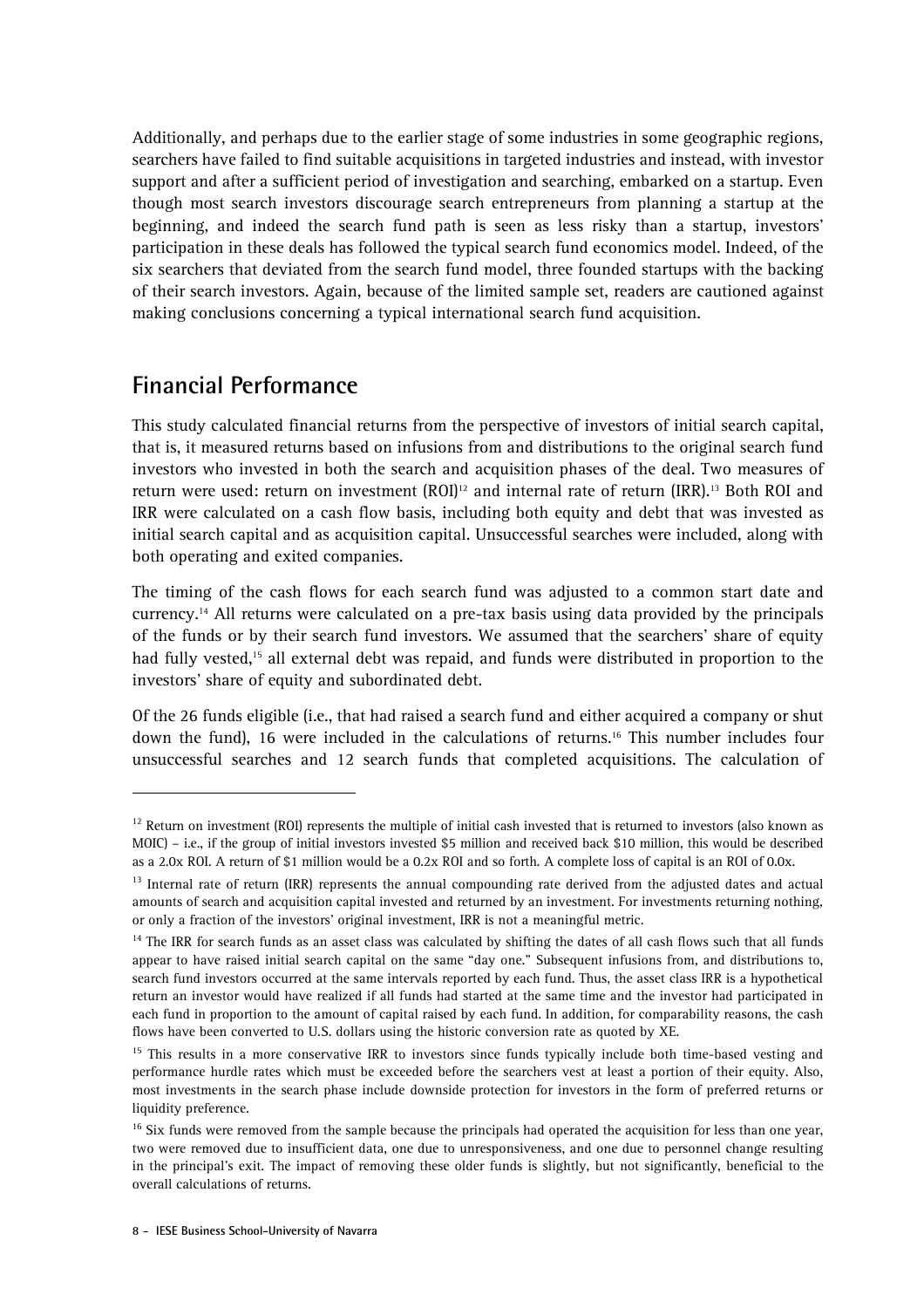enterprise value was straightforward for the 10 terminal funds included; the capital table as of the terminal event (e.g., closure, exit, sale, recapitalization, etc.) was applied. For the remaining six funds that were operating companies at the time of the study, the enterprise value as of December 31, 2015, was based on principals' estimates of market value.<sup>17</sup>

While we have made every effort to provide accurate returns, it is important to note that precise information for all cash infusions and distributions over the life of each fund is difficult to obtain, especially for funds with long operating histories and complex capital structures. In addition, given that there have only been seven exits by international search fund entrepreneurs as of December 2015 and two cases of companies failing, it is too early to draw firm conclusions about the financial performance of the international search fund asset class. Readers should keep this in mind when considering the ROI and IRR figures presented in this study.

As an asset class, international search funds have achieved an ROI of 2.8x and an IRR of 33.4%. When excluding unsuccessful searches in order to further examine the much larger acquisition investment, the overall asset class MOIC increases to 2.9x and the effect on overall IRR is negligible. The median fund returned 1.9x of initial search fund investors' capital, whereas the top-performing fund returned 9.2x. Excluding search funds that closed without an acquisition, the median return on all search funds that have completed an acquisition is 3.4x ROI. (See **Exhibit 7** and **Exhibit 8** for more ROI and IRR information, respectively.)

The performance of individual international search funds has varied widely. Figure 5 (below) reflects the percentage of search funds in each phase of the search fund cycle, as well as their return characteristics. (See **Exhibit 9** for a distribution of international search funds by ROI and **Exhibit 10** for a histogram by IRR.)

#### **Figure 5**

j

Percentage of international search funds in each phase of the search fund life cycle



 $17$  The estimation of enterprise value is an independent estimation of value based on a recent equity transaction, comparable company transaction, or third party valuation.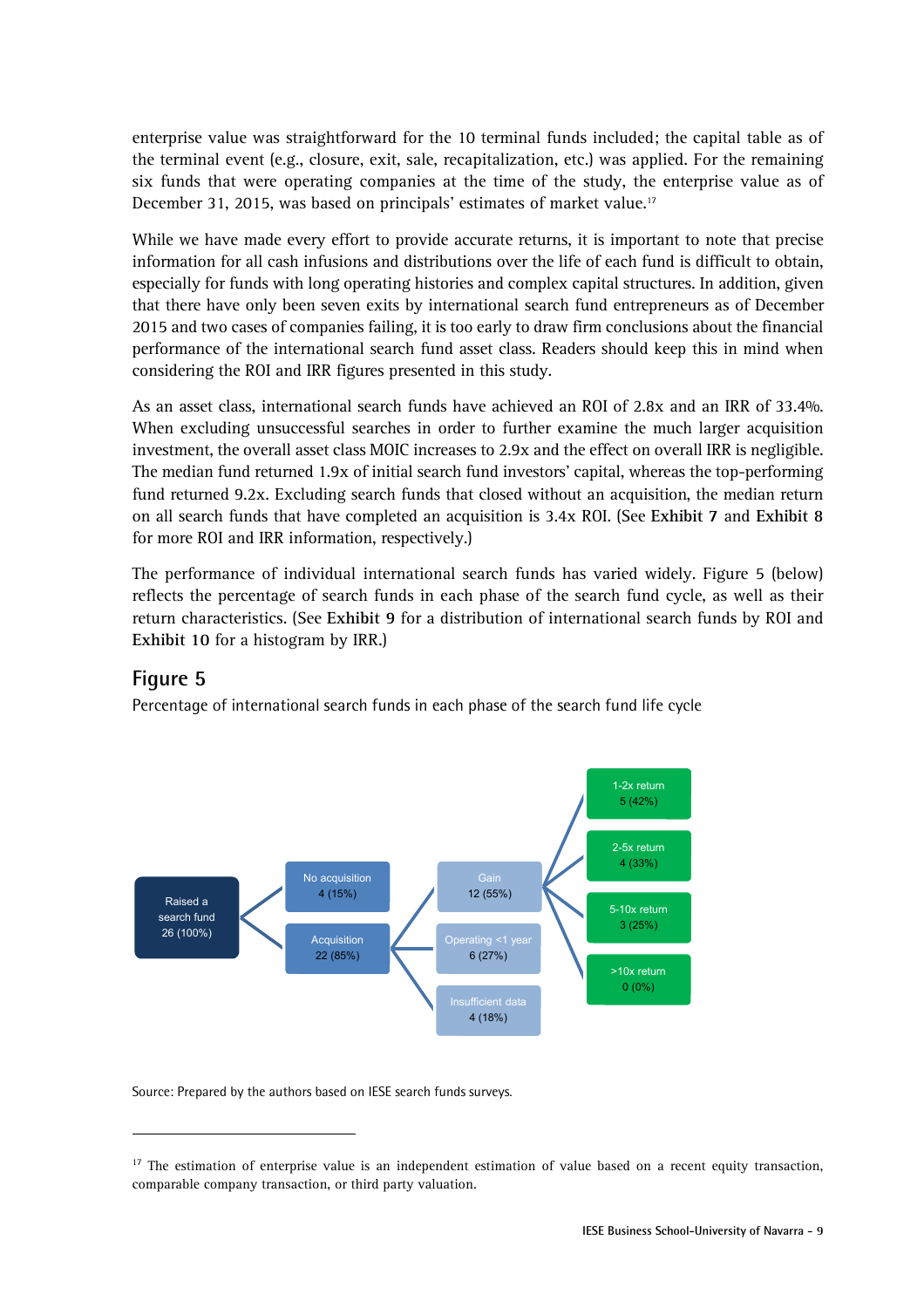A small number of highly successful search funds positively affect the aggregate returns. Figure 6 and Figure 7 (below) show adjusted returns when the top three and five performers are removed.<sup>18</sup>

### **Figure 6**

International search funds asset class ROI



Source: Prepared by the authors based on IESE search funds surveys.

### **Figure 7**

 $\overline{a}$ 

International search funds asset class IRR



<sup>&</sup>lt;sup>18</sup> The top three and top five funds for both Figure 6 and Figure 7 were excluded on the basis of their ROI ranking as one approach to demonstrating the relative impact on financial returns when the same three to five companies were removed from the calculations.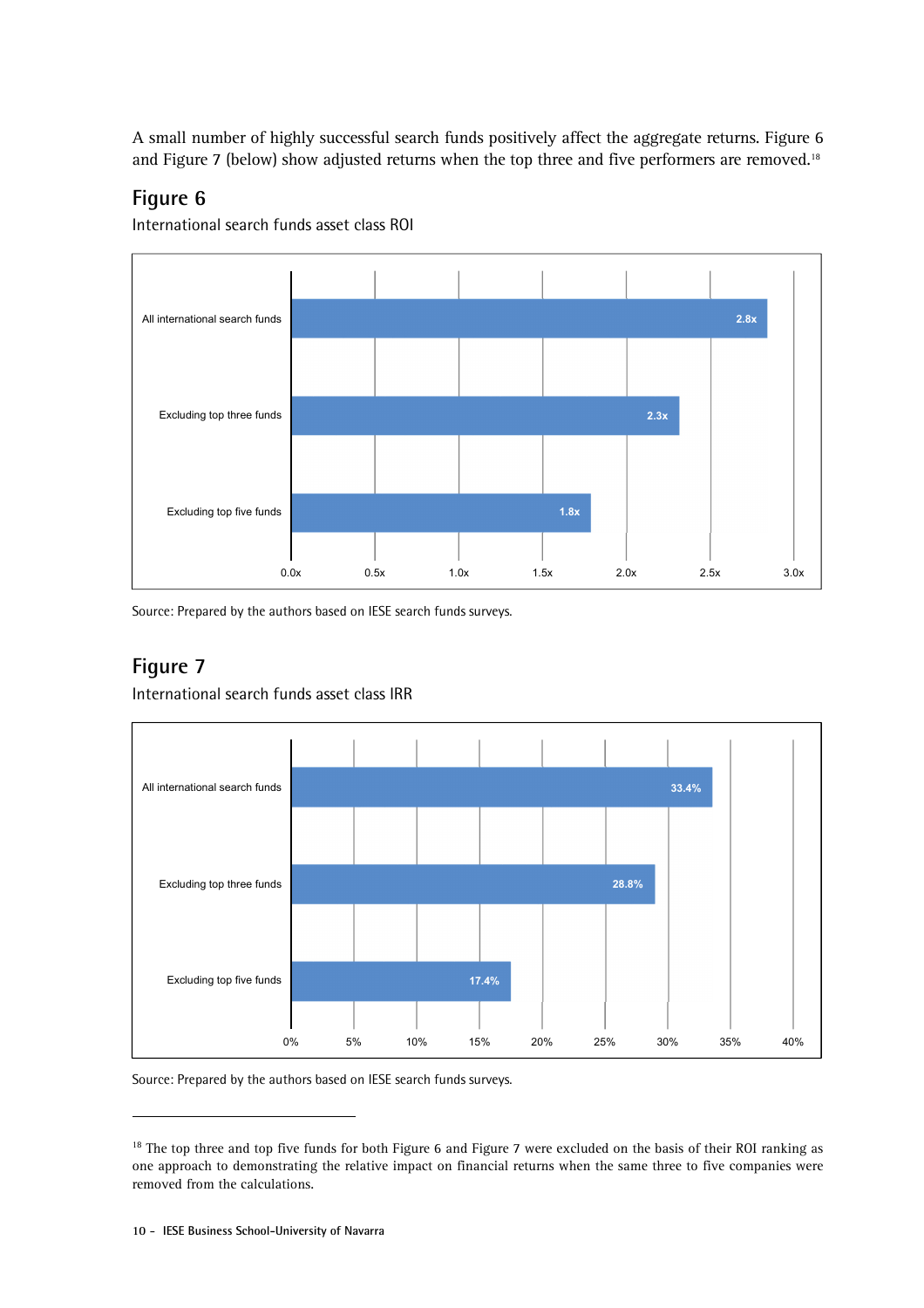The IRR performance of international search funds seems to match the search fund performance of U.S. and Canadian search funds profiled in the 2016 Stanford GSB note, while ROI is lower due to shorter holding periods. As a reference, the Stanford note reported an aggregate internal rate of return of 36.7% and ROI of 8.4x invested capital. Excluding the top three performers, the note reported an aggregate IRR of 28.8% and an ROI of 3.1x.

## **Outlook**

Given the low number of "terminal" international search funds, it is too early to judge the performance of the search fund model outside the United States and Canada. As the number of acquisitions made through the model increases, IESE plans to publish more performance information for the international search fund asset class. Seemingly promising search acquisitions have been made in Germany, Spain, the United Kingdom, Mexico and other countries. Searches have begun in even more countries, including some in Africa. Still, readers are cautioned against making firm conclusions about the model's outcomes in international arenas from this note alone. As detailed in the Appendix, many searchers were able to successfully export the model internationally, whereas others faced significant difficulty for a variety of reasons. Thus, rather than using this note as a basis of judging the performance of international search funds as an asset class, this note should be used to understand common search fund characteristics outside the United States and Canada.

During the writing of this note, new reports arrived from international search funds raising capital, negotiating to acquire, operating with both negative and positive results, and selling successfully. We look forward to collecting and disseminating the next set of data.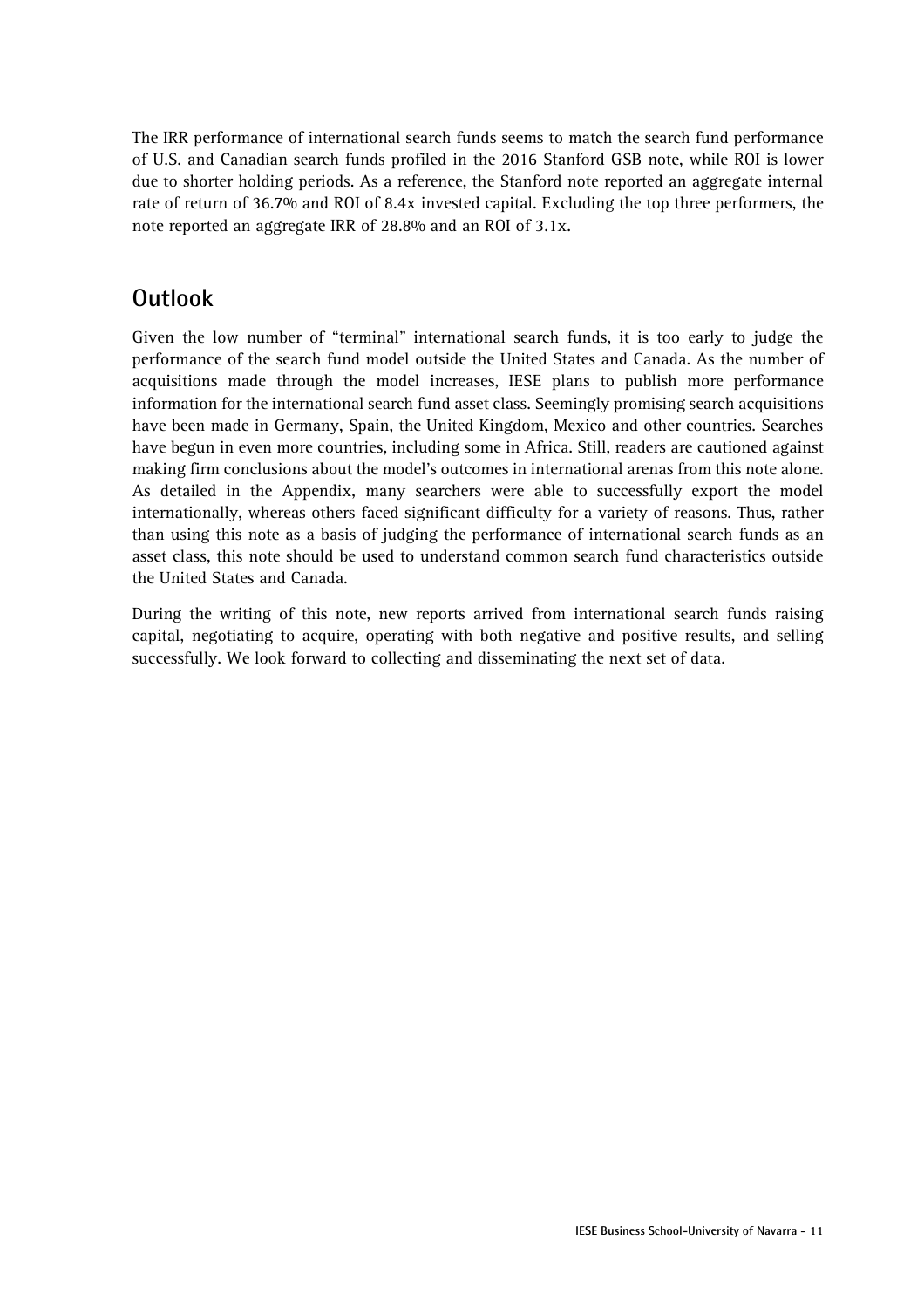International Principals' Background

|                                              | Pre-2002    | 2002-2007    | 2008-2009   | 2010-2011    | 2012-2013 | 2014-2015   |
|----------------------------------------------|-------------|--------------|-------------|--------------|-----------|-------------|
| Age at Start of Search:                      |             |              |             |              |           |             |
| Minimum                                      | 29          | 29           | 26          | 26           | 27        | 27          |
| Median                                       | 31          | 30           | 30          | 32           | 28        | 31          |
| Maximum                                      | 35          | 34           | 43          | 42           | 37        | 41          |
| Under-30                                     | 33%         | 20%          | 50%         | 20%          | 57%       | 44%         |
| 30-35                                        | 67%         | 80%          | 33%         | 40%          | 29%       | 31%         |
| 36-40                                        | 0%          | 0%           | 0%          | 20%          | 14%       | 19%         |
| Over-40                                      | 0%          | 0%           | 17%         | 20%          | 0%        | 6%          |
|                                              |             |              |             |              |           |             |
| Number of Post-MBA Years before Search Fund: |             |              |             |              |           |             |
| Minimum                                      | $\mathbf 0$ | $\mathbf 0$  | $\mathbf 0$ | 0            | 0         | $\mathbf 0$ |
| Median                                       | $\mathbf 0$ | $\mathbf{1}$ | 0           | $\mathbf{1}$ | 1         | 0           |
| Maximum                                      | $\mathbf 0$ | 5            | 6           | 6            | 6         | 6           |
| No MBA                                       | 0%          | 0%           | 0%          | 20%          | 29%       | 13%         |
| <1 year post-MBA                             | 100%        | 40%          | 67%         | 40%          | 14%       | 63%         |
| 1-3 year post-MBA                            | 0%          | 40%          | 17%         | 20%          | 43%       | 0%          |
| 4-7 year post-MBA                            | 0%          | 20%          | 17%         | 20%          | 14%       | 25%         |
| >8 year post-MBA                             | 0%          | 0%           | 0%          | 0%           | 0%        | 0%          |
|                                              |             |              |             |              |           |             |
| Gender:                                      |             |              |             |              |           |             |
| Male                                         | 83%         | 100%         | 100%        | 100%         | 86%       | 94%         |
| Female                                       | 17%         | 0%           | 0%          | 0%           | 14%       | 6%          |

Source: Prepared by the authors based on IESE search funds surveys.

### **Exhibit 2**

#### International Principals' Professional Background\*

| <b>Professional Background</b> | Pre-2002 | 2002-2007 | 2008-2009 | 2010-2011 | 2012-2013 | 2014-2015 |
|--------------------------------|----------|-----------|-----------|-----------|-----------|-----------|
| <b>Management Consulting</b>   | 17%      | 0%        | $0\%$     | 20%       | 43%       | 25%       |
| Investment Banking/Finance     | $0\%$    | 60%       | 50%       | 40%       | 43%       | 19%       |
| Sales                          | 17%      | $0\%$     | $0\%$     | 20%       | $0\%$     | 13%       |
| Venture Capital                | $0\%$    | $0\%$     | $0\%$     | $0\%$     | $0\%$     | $0\%$     |
| Line/General Management        | 50%      | $0\%$     | 17%       | 20%       | $0\%$     | 6%        |
| Marketing                      | $0\%$    | 20%       | 0%        | $0\%$     | $0\%$     | 0%        |
| Law                            | $0\%$    | $0\%$     | $0\%$     | $0\%$     | $0\%$     | 0%        |
| Operations                     | $0\%$    | 20%       | $0\%$     | $0\%$     | $0\%$     | $0\%$     |
| Entrepreneur                   | $0\%$    | $0\%$     | $0\%$     | $0\%$     | $0\%$     | 0%        |
| Accounting                     | 17%      | $0\%$     | $0\%$     | $0\%$     | $0\%$     | $0\%$     |
| Engineering                    | $0\%$    | $0\%$     | $0\%$     | $0\%$     | $0\%$     | 0%        |
| Military                       | $0\%$    | $0\%$     | $0\%$     | 0%        | $0\%$     | $0\%$     |
| Insurance                      | $0\%$    | $0\%$     | $0\%$     | $0\%$     | $0\%$     | 0%        |
| <b>Private Equity</b>          | $0\%$    | $0\%$     | 33%       | $0\%$     | 14%       | 31%       |
| Other                          | 0%       | 0%        | $0\%$     | 0%        | 0%        | $0\%$     |

\* As a means of comparison, the IESE student profile comprises the following professional backgrounds: 47% general management/industry, 24% consulting, 22% finance, 4% entrepreneurship and 3% public services/NGOs.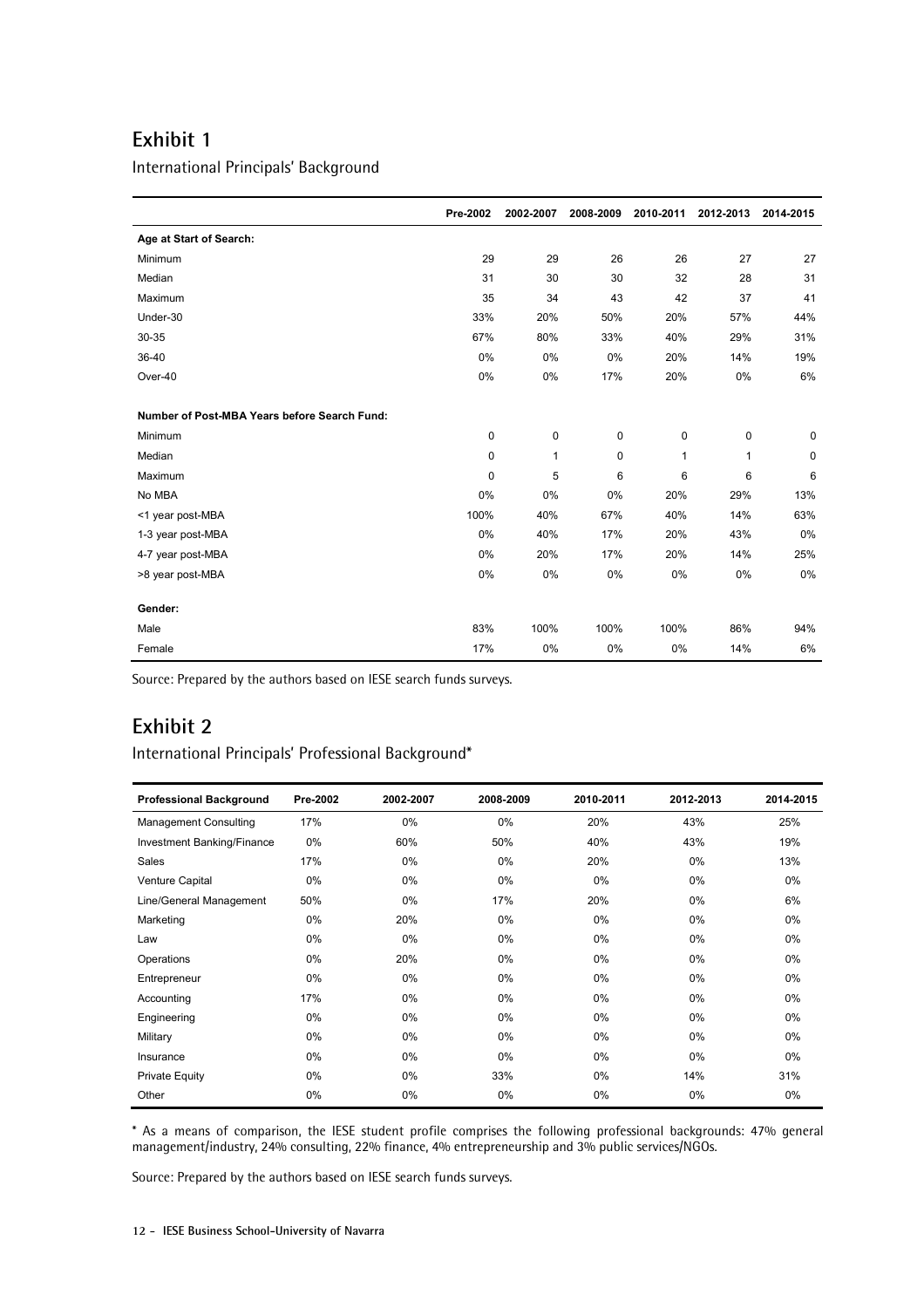International Search Fund Metrics

|                                                                                           | Pre-2002  | 2002-2007 | 2008-2009 | 2010-2011 | 2012-2013 | 2014-2015      |
|-------------------------------------------------------------------------------------------|-----------|-----------|-----------|-----------|-----------|----------------|
| <b>Number of Principals:</b>                                                              |           |           |           |           |           |                |
| Single                                                                                    | 100%      | 60%       | 33%       | 80%       | 29%       | 63%            |
| Partners                                                                                  | 0%        | 40%       | 67%       | 20%       | 71%       | 38%            |
|                                                                                           |           |           |           |           |           |                |
| <b>Amount of Initial Capital Raised:</b>                                                  |           |           |           |           |           |                |
| Minimum                                                                                   | \$192,661 | \$15,000  | \$50,000  | \$225,000 | \$250,000 | \$200,000      |
| Median                                                                                    | \$229,953 | \$170,000 | \$525,000 | \$314,850 | \$587,777 | \$426,486      |
| Maximum                                                                                   | \$283,000 | \$200,000 | \$673,198 | \$485,043 | \$651,473 | \$800,000      |
|                                                                                           |           |           |           |           |           |                |
| Amount of Initial Capital Raised per Principal:                                           |           |           |           |           |           |                |
| Minimum                                                                                   | \$192,661 | \$15,000  | \$50,000  | \$112,500 | \$125,000 | \$100,000      |
| Median                                                                                    | \$229,953 | \$85,000  | \$262,500 | \$314,850 | \$324,753 | \$383,395      |
| Maximum                                                                                   | \$283,000 | \$190,000 | \$462,557 | \$485,043 | \$375,000 | \$696,832      |
|                                                                                           |           |           |           |           |           |                |
| Number of Search Fund Investors:                                                          |           |           |           |           |           |                |
| Minimum                                                                                   | 8         | 2         | 3         | 10        | 6         | 4              |
| Median                                                                                    | 10        | 7         | 16        | 13        | 15        | 15             |
| Maximum                                                                                   | 11        | 9         | 20        | 16        | 24        | 25             |
|                                                                                           |           |           |           |           |           |                |
| <b>Number of Months Fundraising:</b>                                                      |           |           |           |           |           |                |
| Minimum                                                                                   | 2         | 1         | 2         | 3         | 3         | $\overline{2}$ |
| Median                                                                                    | 5         | 2         | 6         | 9         | 4         | 5              |
| Maximum                                                                                   | 7         | 6         | 7         | 13        | 15        | 12             |
|                                                                                           |           |           |           |           |           |                |
| Targeted Industries by Frequency*:                                                        |           |           |           |           |           |                |
| Service (including retail and B2B)                                                        | 33%       | 40%       | 83%       | 80%       | 86%       | 69%            |
| Manufacturing                                                                             | 33%       | 20%       | 0%        | 20%       | 57%       | 13%            |
| Manufacturing/Service                                                                     | 33%       | 20%       | 0%        | 40%       | 71%       | 25%            |
| Distribution                                                                              | 17%       | 0%        | 33%       | 20%       | 57%       | 38%            |
| Media                                                                                     | 0%        | 0%        | 17%       | 40%       | 29%       | 0%             |
| <b>Utilities</b>                                                                          | 17%       | 0%        | 0%        | 20%       | 29%       | 0%             |
| Internet or IT/Technology**                                                               | 17%       | 0%        | 50%       | 60%       | 43%       | 50%            |
| Education                                                                                 | 0%        | 0%        | 50%       | 60%       | 71%       | 44%            |
| Healthcare                                                                                | 17%       | 0%        | 67%       | 60%       | 86%       | 75%            |
| No Preference                                                                             | 0%        | 40%       | 17%       | 20%       | 14%       | 25%            |
| Other                                                                                     | 17%       | 20%       | 17%       | 0%        | $0\%$     | 2%             |
| Subcategories Considered by Searchers Targeting Technology Companies in 2014-2015 (n=16): |           |           |           |           |           |                |
| Technology - Software                                                                     |           |           |           |           |           | 25%            |
| Technology - Internet                                                                     |           |           |           |           |           | 13%            |
| Technology - Hardware                                                                     |           |           |           |           |           | 13%            |
| Technology - Ecommerce                                                                    |           |           |           |           |           | 0%             |

\* Principals were asked to choose all industries they targeted, rather than choosing only one. The above data represent the frequency of each response across all search funds surveyed for this study in given years.

\*\* The "Internet or IT" category was redefined as "Technology" in the 2016 study and broken into sub-categories.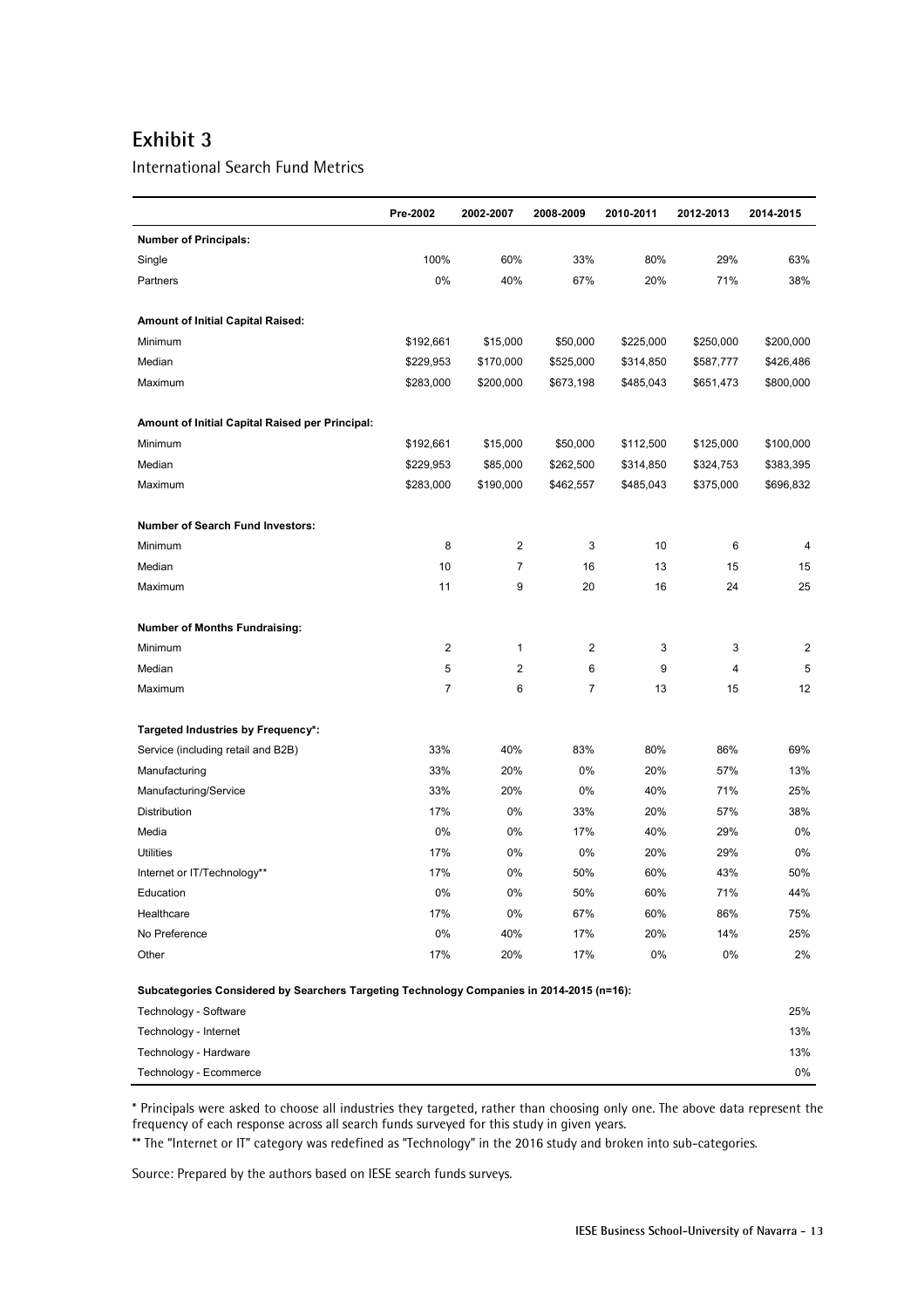Median Statistics for International Search Fund Acquisitions

| <b>Medians</b>                        | <b>All Acquisitions</b> | Pre-2010 | 2010-2011 | 2012-2013 | 2014-2015 |
|---------------------------------------|-------------------------|----------|-----------|-----------|-----------|
| Length of Search (months)             | 16                      | 8        | 22        | 29        | 22        |
| <b>Purchase Price</b>                 | \$5.8 M                 | \$4.0 M  | \$7.1 M   | \$5.9 M   | \$13.1 M  |
| Company Revenues at Purchase          | \$8.0 M                 | \$8.0 M  | \$7.2 M   | \$7.9 M   | \$11.8 M  |
| Company EBITDA at Purchase            | \$1.5 M                 | \$0.6 M  | \$1.5 M   | \$1.3 M   | \$2.7 M   |
| <b>EBITDA Margin</b>                  | 19%                     | 11%      | 23%       | 9%        | 20%       |
| <b>EBITDA Growth Rate at Purchase</b> | 5%                      | 700%     | 6%        | $0\%$     | 5%        |
| Purchase Price / EBITDA               | 5.2x                    | 3.0x     | 5.1x      | 6.4x      | 5.2x      |
| Purchase Price / Sales                | 0.9x                    | 0.6x     | 1.2x      | 0.8x      | 1.3x      |
| Company Employees at Purchase         | 71                      | 70       | 141       | 33        | 68        |

Source: Prepared by the authors based on IESE search funds surveys.

### **Exhibit 5**

Selected Statistics for All International Search Fund Acquisitions

| Total Number of Months From Start of Search to Deal Close | <b>All Acquisitions</b> |
|-----------------------------------------------------------|-------------------------|
| Minimum                                                   |                         |
| Median                                                    | 16                      |
| Maximum                                                   | 42                      |
| <11 months                                                | 36%                     |
| 11-20 months                                              | 23%                     |
| 21-30 months                                              | 23%                     |
| $31+$ months                                              | 18%                     |

| <b>Purchase Price Statistics</b> | <b>All Acquisitions</b> |
|----------------------------------|-------------------------|
| Minimum                          | \$0.8 M                 |
| Median                           | \$5.8 M                 |
| Maximum                          | \$22.2 M                |
| $<$ \$4 M                        | 15%                     |
| <\$4 M to \$8 M                  | 45%                     |
| <\$8 M to \$12 M                 | 10%                     |
| $<$ \$12 M                       | 30%                     |

| <b>Additional Statistics for All Search Fund Acquisitions</b> | <b>Minimum</b> | Median  | <b>Maximum</b> |
|---------------------------------------------------------------|----------------|---------|----------------|
| Company Revenues at Purchase                                  | \$1.0 M        | \$8.0 M | \$21.2 M       |
| Company EBITDA at Purchase                                    | \$0.0 M        | \$1.5 M | \$4.0 M        |
| Company EBITDA Margin at Purchase                             | $0\%$          | 19%     | 60%            |
| Purchase Price / EBITDA                                       | <b>NM</b>      | 5.2x    | 20.0x%         |
| Purchase Price / Revenue                                      | 0.2x           | 0.9x    | 4.5x%          |
| <b>EBITDA Growth Rate at Purchase</b>                         | $-30%$         | 5%      | 35%            |
| Company Employees at Purchase                                 | 12             |         | 400            |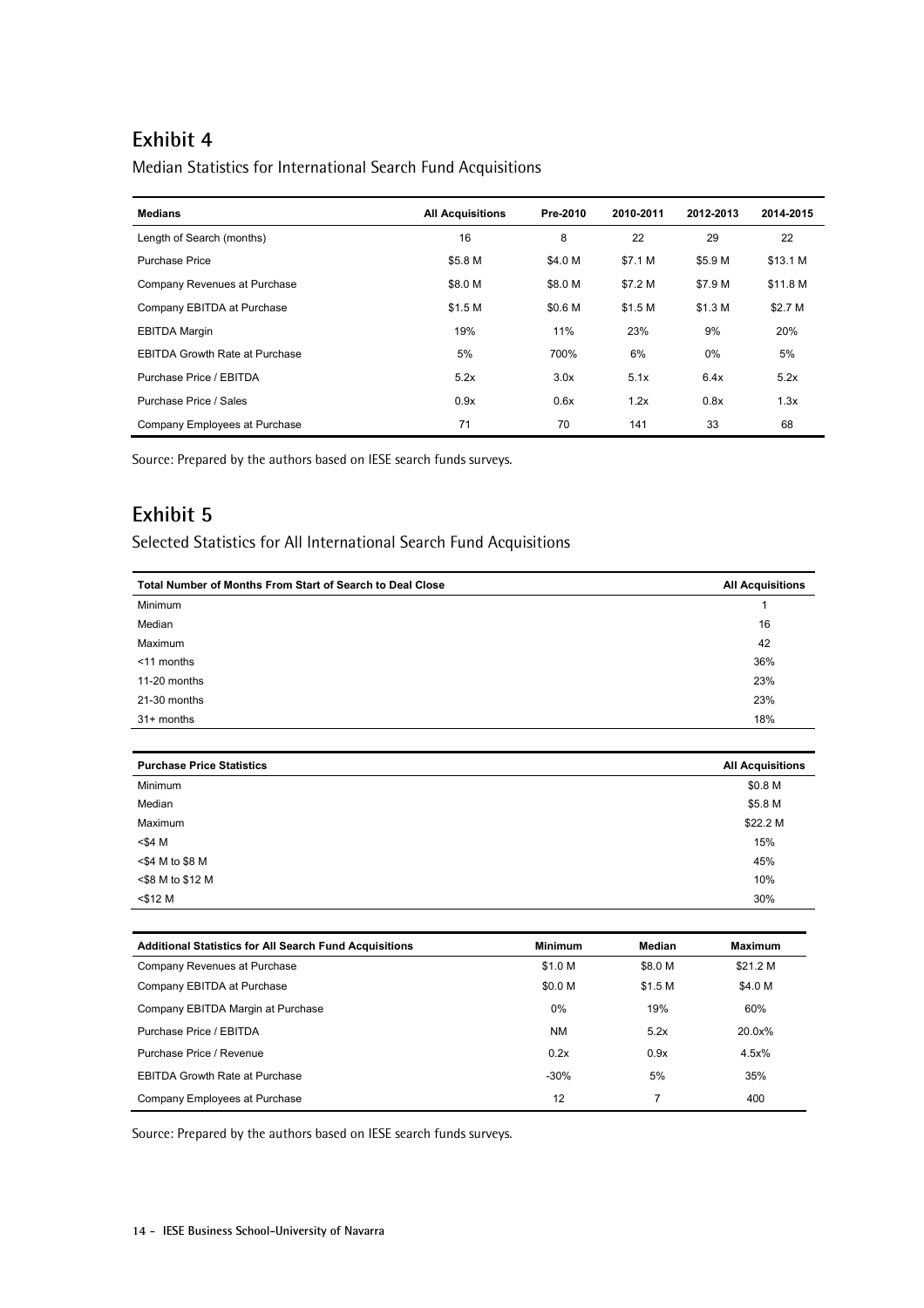Searchers' Perceptions of Board Members' Performance

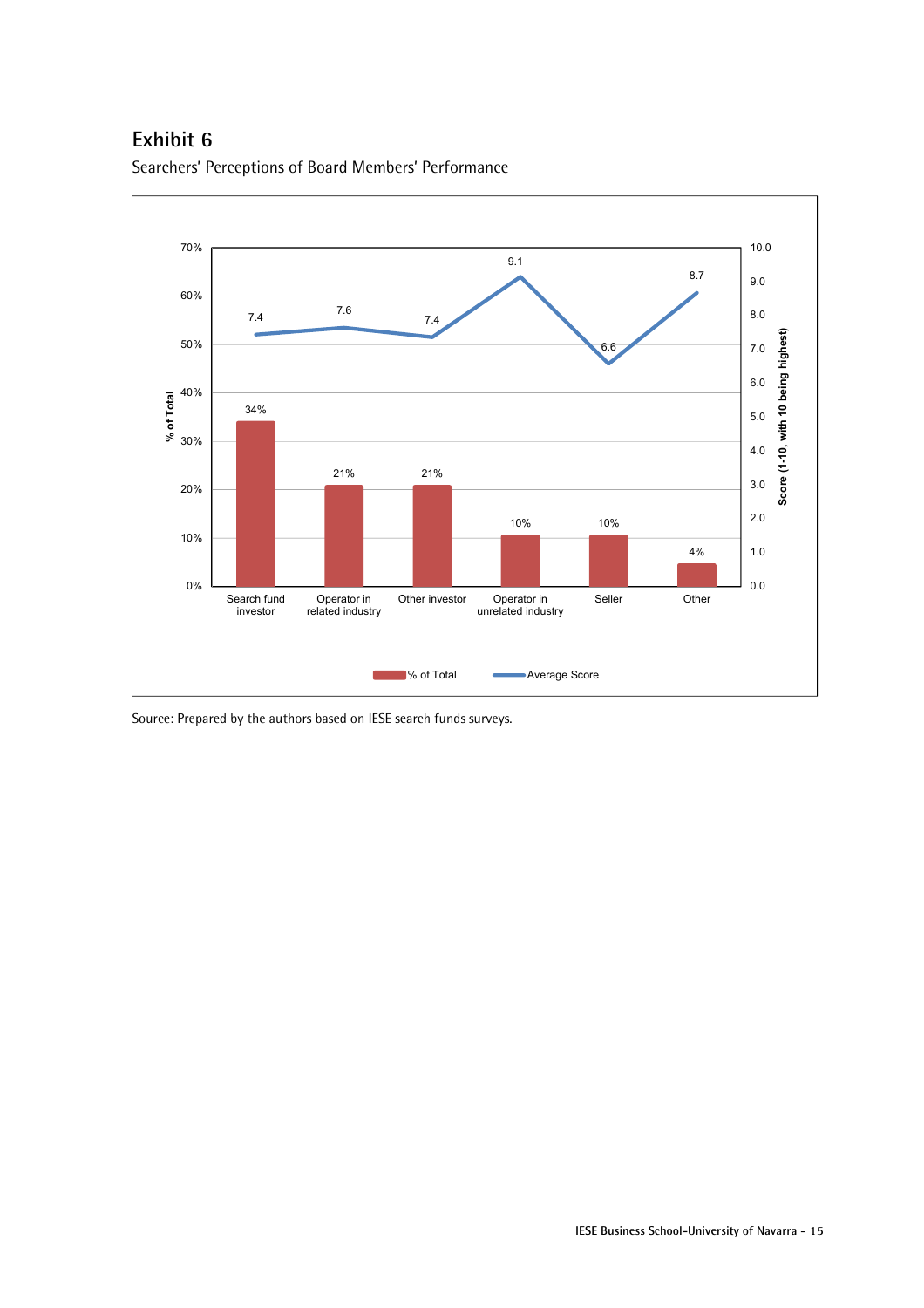| <b>Study Year</b>                       | 2015 |
|-----------------------------------------|------|
| <b>Individual ROIs:</b>                 |      |
| Minimum                                 | 0.0x |
| 25th Percentile                         | 1.2x |
| Median                                  | 1.9x |
| 75th Percentile                         | 4.1x |
| Maximum                                 | 9.2x |
| <b>Distribution of individual ROIs:</b> |      |
| 0.0x (total loss)                       | 13%  |
| <1.0x (partial loss)                    | 6%   |
| Exactly 1x (return of capital)          | 6%   |
| $1.0x - 1.5x$                           | 19%  |
| $1.5x - 2.0x$                           | 13%  |
| $2.0x - 5.0x$                           | 25%  |
| $5.0x - 10.0x$                          | 19%  |
| >10.0x                                  | 0%   |
| <b>Aggregate blended ROI:</b>           | 2.8x |

Return on Investment (ROI) to Original Search Fund Investors, Including Search and Acquisition Rounds\*

\* ROI was calculated on a cash flow basis, including both debt and equity that was invested as initial search capital and as part of the acquisition. In all calculations of returns, we assumed that all debt was repaid, that the searchers' share of equity had fully vested and that funds were distributed in proportion to the investors' share of equity and subordinated debt. All returns were calculated on a pre-tax basis. Figures in this exhibit include searches that shut down without acquiring a company.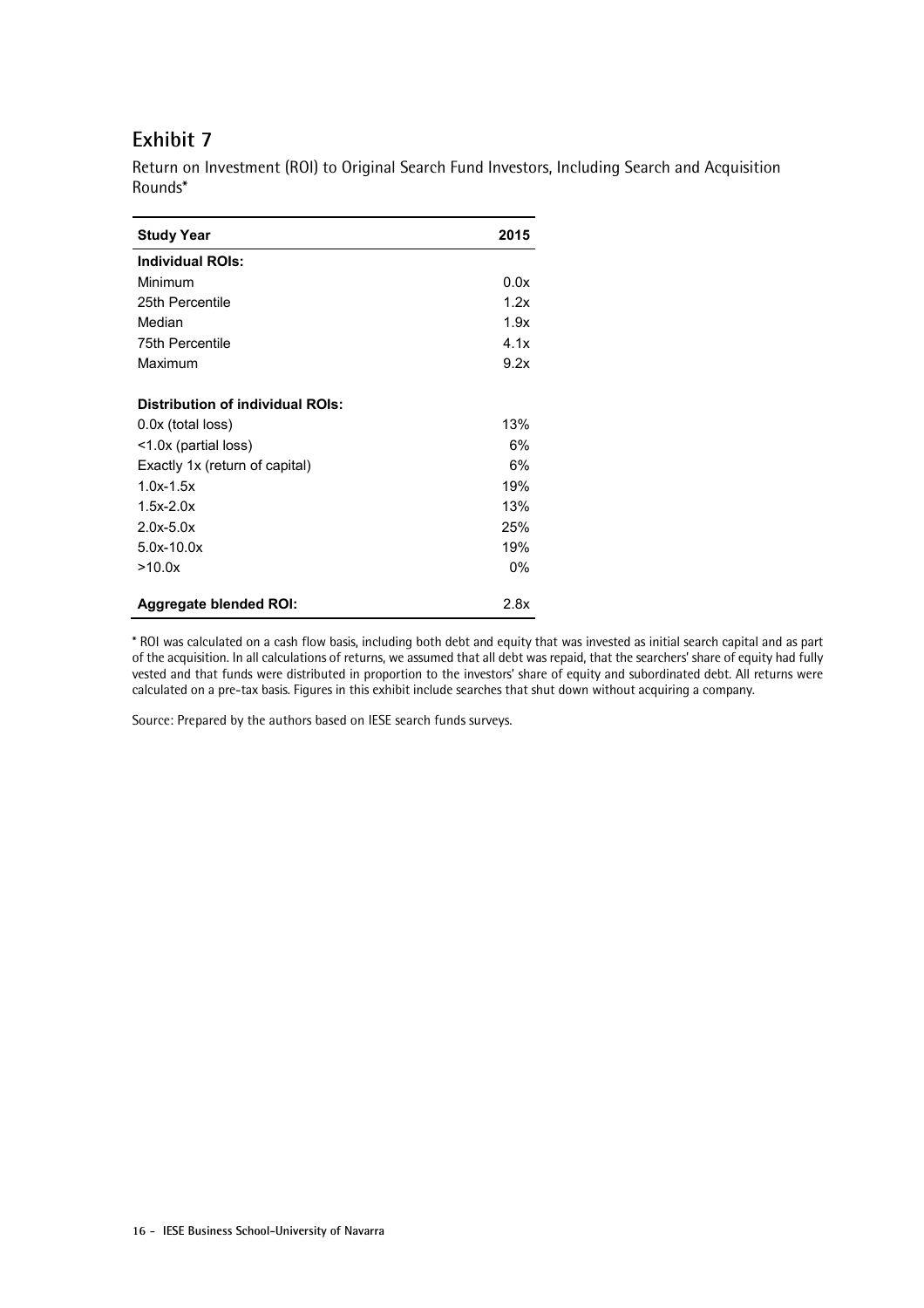International Search Fund Internal Rate of Return (IRR) to Original Investors\*

| <b>Study Year</b>                | 2015  |
|----------------------------------|-------|
| <b>Individual IRRs:</b>          |       |
| Minimum                          | NM    |
| 25th Percentile                  | 8%    |
| Median                           | 21%   |
| 75th Percentile                  | 36%   |
| Maximum                          | 64%   |
| Distribution of individual IRRs: |       |
| Not meaninful (NM)               | 19%   |
| 0% to 25%                        | 38%   |
| 26% to 50%                       | 31%   |
| 51% to 75%                       | 13%   |
| 76% to 100%                      | $0\%$ |
| $>100\%$                         | $0\%$ |
| <b>Aggregate blended IRR:</b>    | 33%   |

\* Not meaningful (NM) is reported in situations of partial or complete loss of capital over a period of years where the IRR metric is not useful.

Internal rate of return (IRR) figures are reported in aggregate for all search funds that had acquired a company (including those that were operating, had exited, or were shut down) or had concluded without making an acquisition. Funds that had acquired a company less than one year prior to the end of the respective study period were not included, nor were funds still searching for an acquisition.

IRRs were calculated on a cash flow basis, including both debt and equity that was invested as initial search capital and as part of the acquisition. The timing of the cash flows for each search fund was adjusted to a common start date and currency. In all calculations of returns, we assumed that all debt was repaid, that the searchers' share of equity had fully vested and that funds were distributed in proportion to the investors' share of equity and subordinated debt. All returns were calculated on a pre-tax basis. Figures in this exhibit include search funds that shut down without acquiring a company.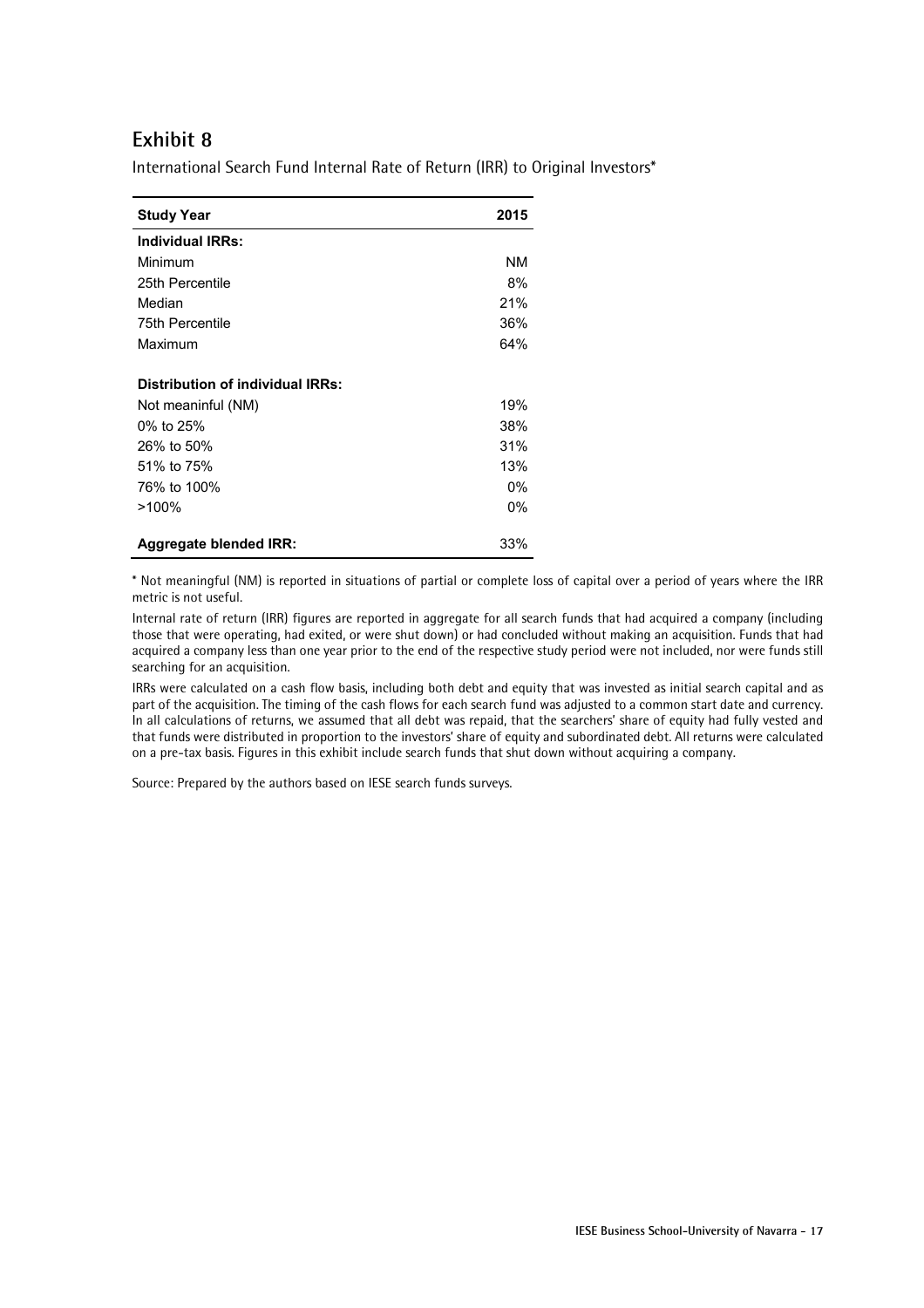

Distribution of International Search Funds That Have Acquired a Company, by ROI (n=12)\*

\* Of the 22 funds that acquired companies as of December 31, 2015, six funds had been operating a company for less than one year, two were removed due to insufficient data, one due to unresponsiveness, and one due to personnel change resulting in the principal's exit. Thus, return data could be calculated for 12 funds.

Source: Prepared by the authors based on IESE search funds surveys.



## **Exhibit 10**

Distribution of International Search Funds by Positive IRRs (n=12)\*

\* All 12 international search funds for which return data could be calculated had positive IRRs.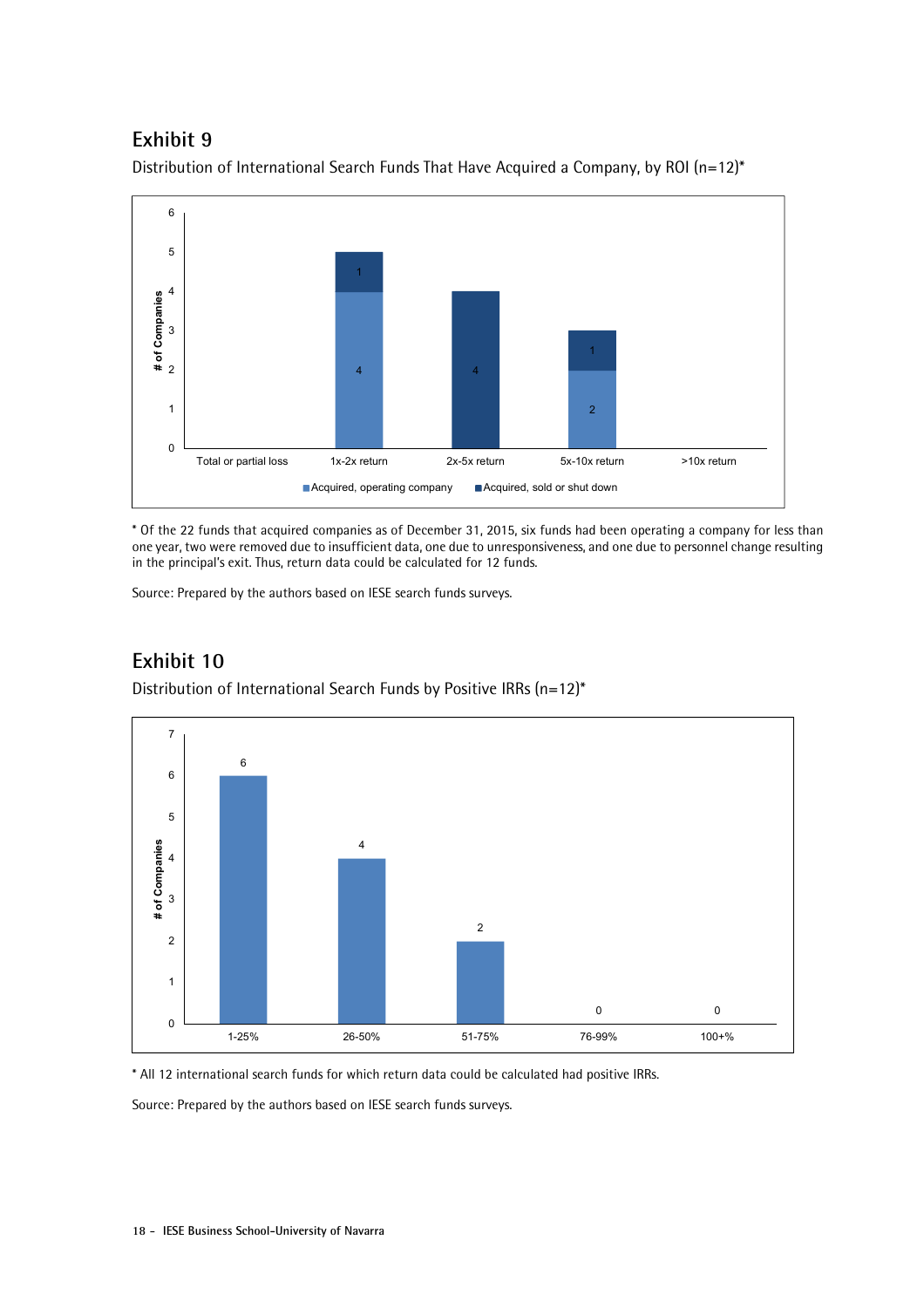### **Appendix**

#### Qualitative Observations

This appendix is meant to provide a deeper perspective on the experiences and obstacles faced by international searchers. It is organized into four stages and attempts to focus on instances in which international searchers' experiences deviated from those in the United States and Canada.

The qualitative observations presented are based on interviews with more than 40 current and past international search fund entrepreneurs and investors based in Europe, the United States and Canada, Latin America, Africa and Asia. Because the experiences presented were those faced by individual search funds, readers are cautioned against drawing definitive conclusions from them.

#### *Stage 1: Raising a Search Fund*

Many international searchers reported that the initial fundraising process was the most challenging stage. As noted earlier, the median time given to raise funds was five months, longer than the three months noted in the Stanford GSB study for U.S. and Canadian search funds. With more than 25 years of search fund activity in the United States and Canada, hopeful searchers have access to serial search fund investors, including small search-focused funds, as well as a roster of successful search fund entrepreneurs and investors currently re-investing in the model. With only a handful of acquisitions completed internationally so far, a prospective international searcher has to access this resource from a distance, if at all.

In most instances, the prospective international searcher faces the task of educating many potential investors about search funds – how they work and why they can be attractive. One such searcher raising the first search fund in Spain described taking more than 11 months to raise the capital even though he had a top-tier U.S. MBA and had interned at a search fund in the United States. U.S. investors were not familiar with investing in his country of origin and in total the searcher reported having to hold more than 100 meetings with local and international investors. In many cases, prospective investors wanted to know why search capital was needed (e.g., "come back to me when you have a deal") or how the search model differed from traditional private equity. This scenario was common among international searchers who described having to spend much more time "selling the model" than "selling themselves." Having committed investors familiar with both U.S. and target-country searchers seemed to help the process significantly.

Additionally, a handful of searchers reported that it became apparent that their local investors did not fully understand the search concept. In India, one searcher decided to shut down his fund in part due to his conclusion that his local investors were only seeking venture-capital type growth and returns, which differ from those of typical search funds, and were unlikely to provide the necessary acquisition capital. This highlights the importance of ensuring that investors who are unfamiliar with the model clearly understand the likely risks, returns, opportunities and functioning of prior search funds.

More recently, as the number of international search funds increases in certain countries, groups of investors with a specific focus on search funds have been formed in Germany, Spain and the United Kingdom, among others, making it easier for searchers to raise search capital from local investors.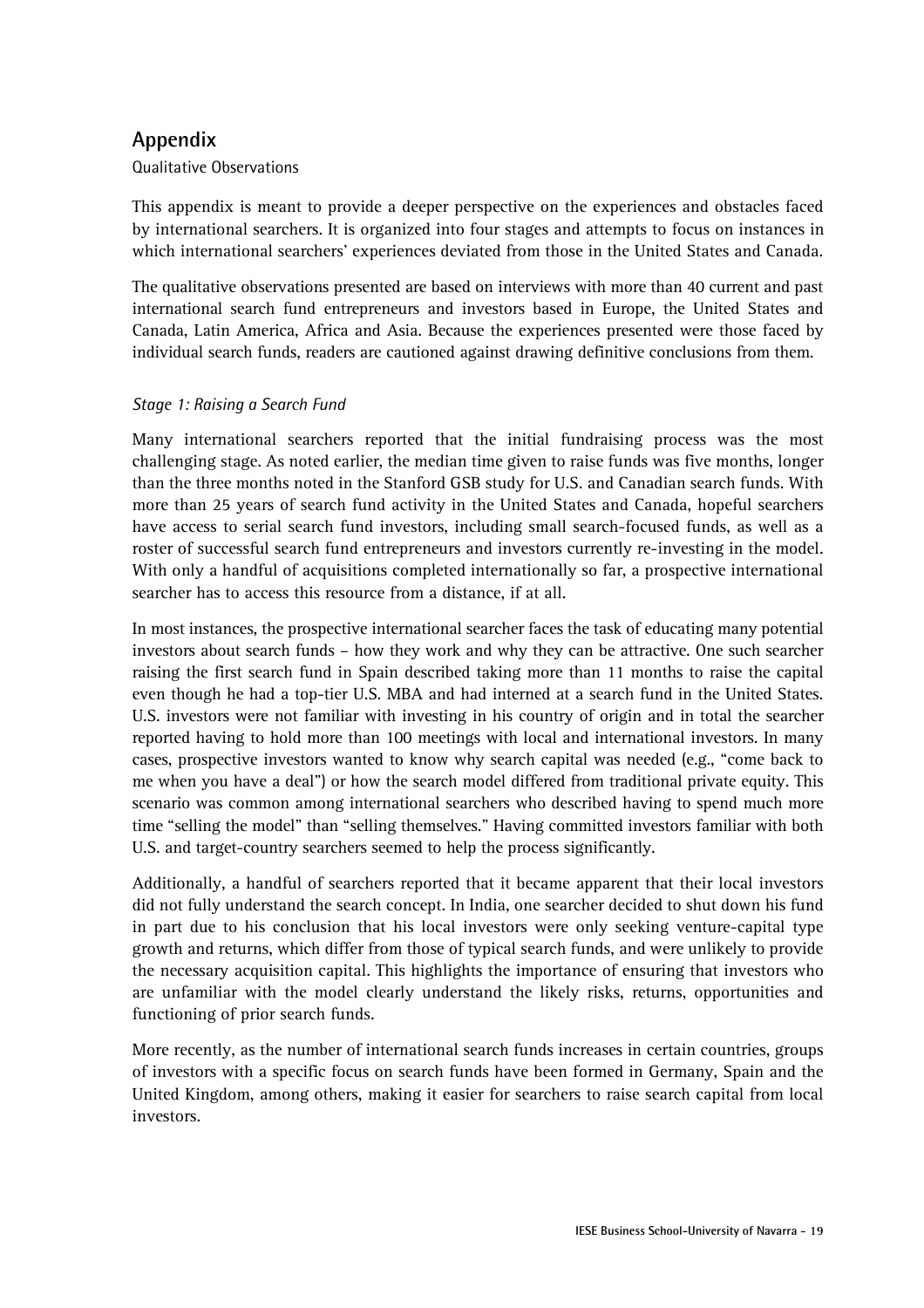There were exceptions and a few international searchers reported that raising the search fund was relatively easy. The majority of searchers in Latin America reported a quick fundraising process, perhaps due to strong family connections, to local U.S. business school alumni aware of the concept or to the fact that serial U.S. search fund investors were more comfortable investing in a closer geography. In Israel, one searcher realized that it would be incredibly difficult to find investors from his home country and as a result purposefully raised a relatively modest amount of search capital, soliciting units from a handful of investors; the same happened in Brazil. A Kenyan searcher reported that she had learned about the search fund model more than three years before beginning business school and as a result had been pitching the concept to local investors well before beginning to fundraise. Another searcher in India said that because his country had become a hotspot for private equity activity, he was able to secure more than half of his commitments from U.S. investors (most of whom had previous experience investing in the asset class).

From the investors' perspective, many U.S.-based serial search fund investors said that they relied on the knowledge of local investors before making a commitment since it was likely to be their first investment in that country (or region). Interestingly, this has also been the case among local investors. One European investor who committed to a domestic search fund reported that he made the investment primarily because of the quality of serial search fund investors that invested – the search fund model and the entrepreneur were secondary considerations.

After raising the search fund, many searchers expressed frustration at the lack of an appropriate legal entity. U.S. searchers most commonly form a limited liability corporation (LLC) since its flexibility allows for various outcomes including the conversion of search capital into different kinds of equity. However, the LLC vehicle does not typically exist outside the United States and Canada. Many searchers reported forming an LLC in the United States in order to attract U.S. investors, and Latin American searchers did the same since many of their local investors were already familiar with the LLC structure. However, European searchers have had to be creative, with one fund selling their units as pieces of convertible debt. One Spanish searcher set up a U.K. company for the search fund because (a) the structure had already been created in the United Kingdom for prior search funds and (b) the searcher had commitments from several U.K. investors as well as U.S. investors who had invested in those prior U.K. search funds. The organization costs have also been significantly higher, with many funds reporting initial legal costs above €20,000. Many U.S. and Canadian lawyers will delay payment of organization costs, whereas most European lawyers require upfront payment so far.

As these anecdotes demonstrate, the initial hurdles of raising search capital and forming the search entity are surmountable, but international searchers face unique challenges that may contribute to the formation of fewer international search funds, even with a 20-year history outside the United States and Canada.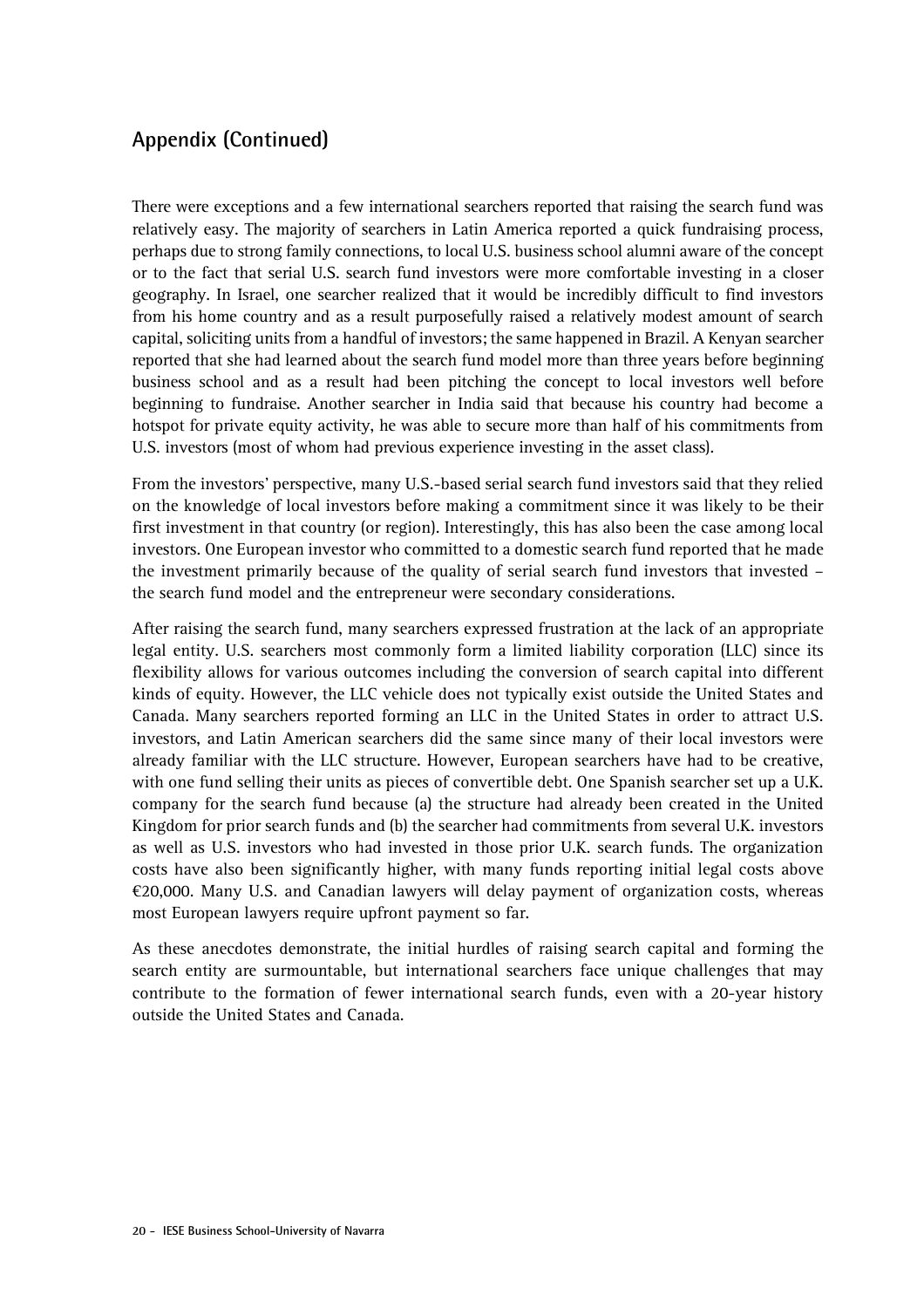#### *Stage 2: Search and Acquisition*

 $\overline{a}$ 

During the search phase, the most limiting factor that international searchers face may be the size of the economy in which they search. In Germany, one searcher mentioned that even though his country is home to Europe's largest economy, there are less than one-third as many small and medium-sized businesses as in the United States. This is a common complaint of European searchers and many have resorted to regional and even pan-European searches (citizenship in an EU state provides residency). This is done especially when a searcher can speak multiple European languages (one U.K. searcher has looked for companies in Spain, Italy, Austria and Germany) and even more common among countries that share a mother tongue (an Austrian search also covered Belgium, Germany and Switzerland). In Africa, one searcher reported that she is based in Uganda and is searching across East Africa (primarily Kenya) to increase the chances of buying a highquality company. The number of completed searches in Mexico, an economy far smaller than that of the United States, may indicate that the right economic circumstances are not a serious barrier to a successful search.

Searchers reported a common, initial approach to searching for acquisition targets: mass emailing, cold calling and letter writing, as is done in the United States. However, many international searchers learned that sometimes these methods did not work unless modified for the local context. In Spain, a searcher stated that owners' email addresses are not normally public and mass emailing was therefore not viable. In Germany, cold calling was seen as being too direct, while letter writing was seen as the most appropriate form of communication. In Brazil, where personal ties are paramount, cold calling and letter writing simply did not work; the use of a personal and professional network generated most of a searcher's successful leads.

In addition, the same education about search funds required of investors was also needed for owners. One searcher in Asia reported that he was unable to convince sellers that his search investors would also provide sufficient acquisition capital, so he decided to market himself as a "private equity fund," while German searchers avoided that term and its pejorative connotations in Germany.19 Indeed, there is often no translation for "search fund" in the local language and entrepreneurs can find themselves inventing descriptions – "business partnership" (Unternehmer-Partnerschaft) in Germany; "investment society" (sociedad de inversión) in Spain; "succession entrepreneur" (Nachfolge-Unternehmer) in Switzerland.

One of the attractive features of the search fund model is a roster of accomplished investors and entrepreneurs that add credibility to a searcher's efforts. Many international searchers said that although they received capital from some of the most respected serial investors in the United States, the local connections mattered more. One searcher in India reported that he relied almost exclusively on the strength of the reputations of his local investors to find deals, and one search team in Mexico stated that they did not accept U.S. investors because they believed that only local names would help the search process.

<sup>&</sup>lt;sup>19</sup> The search fund entrepreneurs specifically requested that their countries of origin remain anonymous.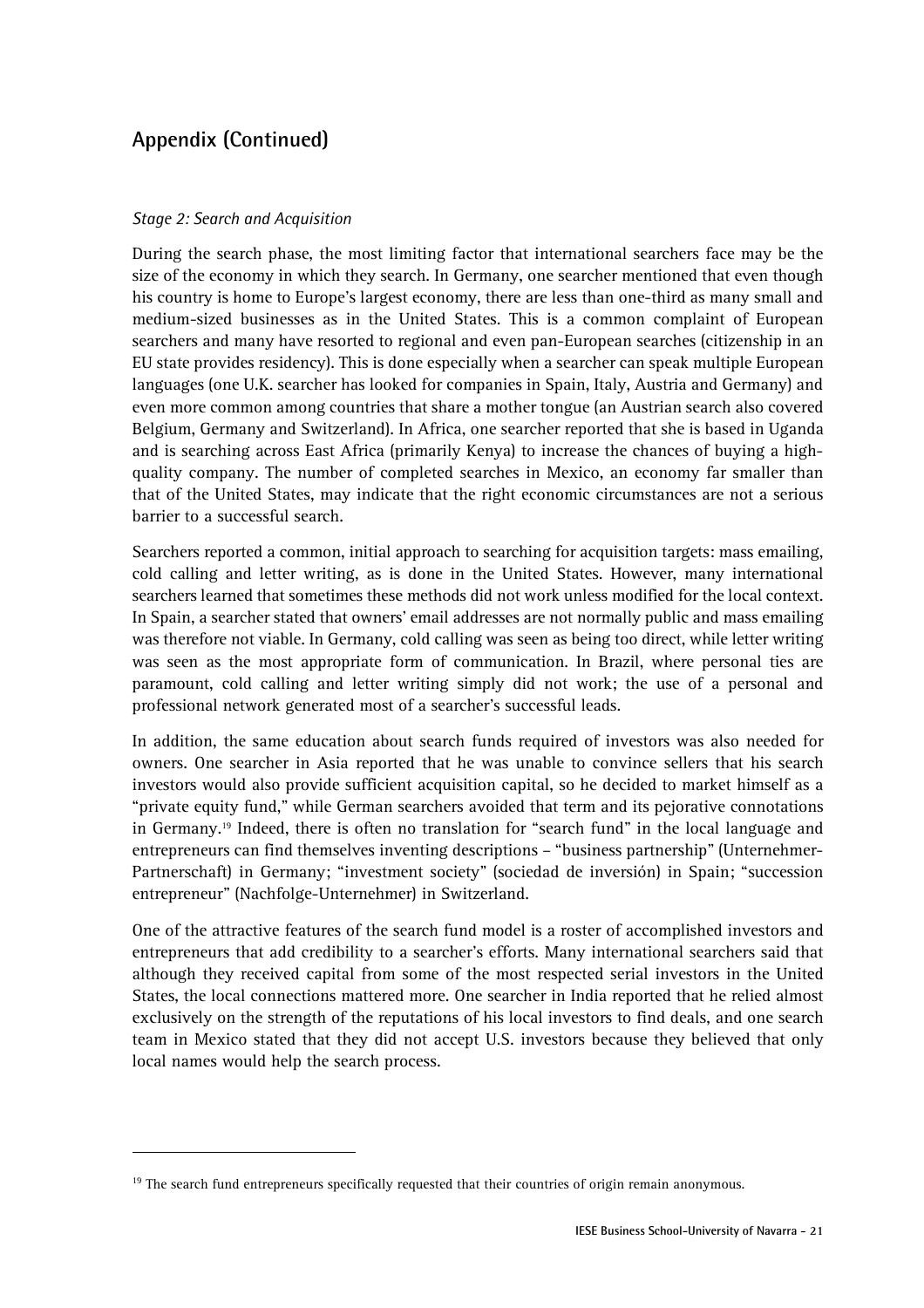Furthermore, unlike their U.S. counterparts many international searchers reported that they used publicly available business registries to screen potential acquisition targets, particularly for companies registered in Belgium, Austria, Germany, Italy, Spain and the United Kingdom. This made the screening process much more efficient since searchers could quickly find attractive companies in industries of interest rather than having to invest time "pre-screening" businesses before contacting them. U.K. searchers could also see the names and ages of all directors, which revealed issues with succession. However, it is generally understood that companies often do not report full revenues and profits, which clouds the accuracy of public records.

Many international searchers found cultural sensitivities particular to their country of origin. In the United Kingdom, business owners wanted to know how a searcher would create value. In Germany, Spain and Austria, where most businesses are family-owned, the prospect of ending a family's control over a multigenerational company was quite sensitive; thus, in many cases final negotiations centered on both price and on whether a searcher was the right "fit" for a company. In India, it was almost shameful for a family to sell their multigenerational enterprise. Generally speaking, in the few cases when families do decide to sell their company, it is still hard to replace not only the owner but also other family members that have key roles.

U.S. search funds have traditionally relied on bank debt to help finance an acquisition, at times around 50%. However, this has sometimes been impossible in other countries. In India, where banks are not allowed to lend for acquiring company shares, searchers report that the only available options are nontraditional financing, such as asset-backed or working capital loans that carry high interest rates and short payback periods. In the United Kingdom, because of local market conditions and the quality of the deal, one search fund entrepreneur was able to convince his investors to invest in both debt and equity to finance the deal. In Mexico and Brazil, because the leveraged buyout model is not as established, searchers reported using a relatively modest amount of debt (e.g., 20% of enterprise value). Another common form of search fund acquisition capital in the United States and Canada is seller financing. While searchers have been able to negotiate seller financing in the United Kingdom and Germany, searchers in India, Spain, Mexico and Kenya have reported that seller financing is not traditionally used.

Unlike U.S. search funds, European search funds are often formed as corporate entities that, by regulation, have a Board of Directors. As a result, European searchers often meet regularly with their Board members (typically three or more investors), which strengthens the relationship between a searcher and those investors and provides a model for post-acquisition mentorship. Additionally, this gives the searcher frequent feedback on deals but may lead the entrepreneur to under-rely on input from the other investors.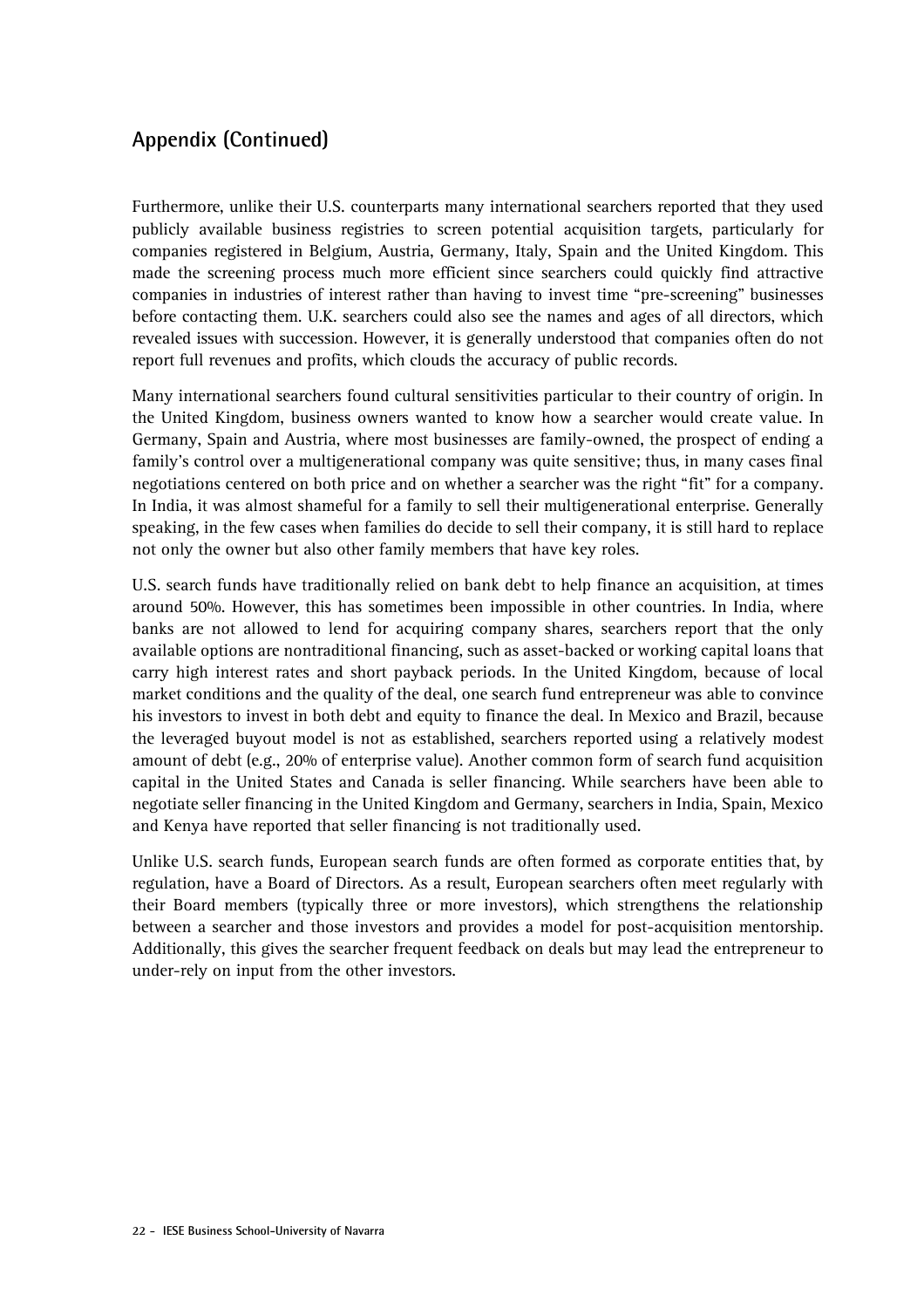Finally, because international search funds often have investors in far-off countries, entrepreneurs have had to be especially cognizant of maintaining positive investor relationships. In India, a searcher closed his fund early without an acquisition after concluding that it was too difficult to get sufficient attention from both U.S. and Indian investors. Using modern technology, some searchers have found creative ways to keep foreign investors involved. In Germany, two searchers reported regular videoconferences with their backers and in Spain a searcher dialed-in foreign investors during meetings with potential sellers.

#### *Stage 3: Operation*

Search fund entrepreneurs have bought companies in Mexico, Brazil, Chile, the United Kingdom and Germany and have experienced operating conditions similar to those of U.S. and Canadian search funds. Many past and current search fund operators described the role as a combination of a salaried CEO and a significant equity owner. Similar to a salaried CEO, search fund operators have to receive approval from a Board of Directors to make major financial or strategic decisions (including that of executive compensation). However, unlike a purely salaried CEO, search fund owner-operators are more highly motivated to make the business succeed. In Chile, a current CEO said fatigue is common, given the lengthy time of the project (fundraise, search and then operate); his business partner decided that the eventual payoff was too uncertain and left the company in pursuit of investment banking.

Searchers also reported that the search fund model allows operators to benefit from the experience of their investors. In Mexico, a current CEO stated that having external investors forces him to be more disciplined and also gives him the freedom to make more rational decisions. In the United Kingdom, a former CEO said that having the backing of very experienced entrepreneurs helped him successfully manage his company through multiple recessions, eventually leading to the successful sale of the company. In Germany, a current CEO realized that he did not have direct industry experience and the company's founder agreed to stay on as a minority shareholder and a member of the executive team in order to ensure a smooth transition.

Lack of operating and management experience is common among search fund entrepreneurs of all continents and their investors report that there is no ideal preparation for the CEO's chair. This lack of experience is a risk and while it has contributed to failures it has not prevented significant successes.